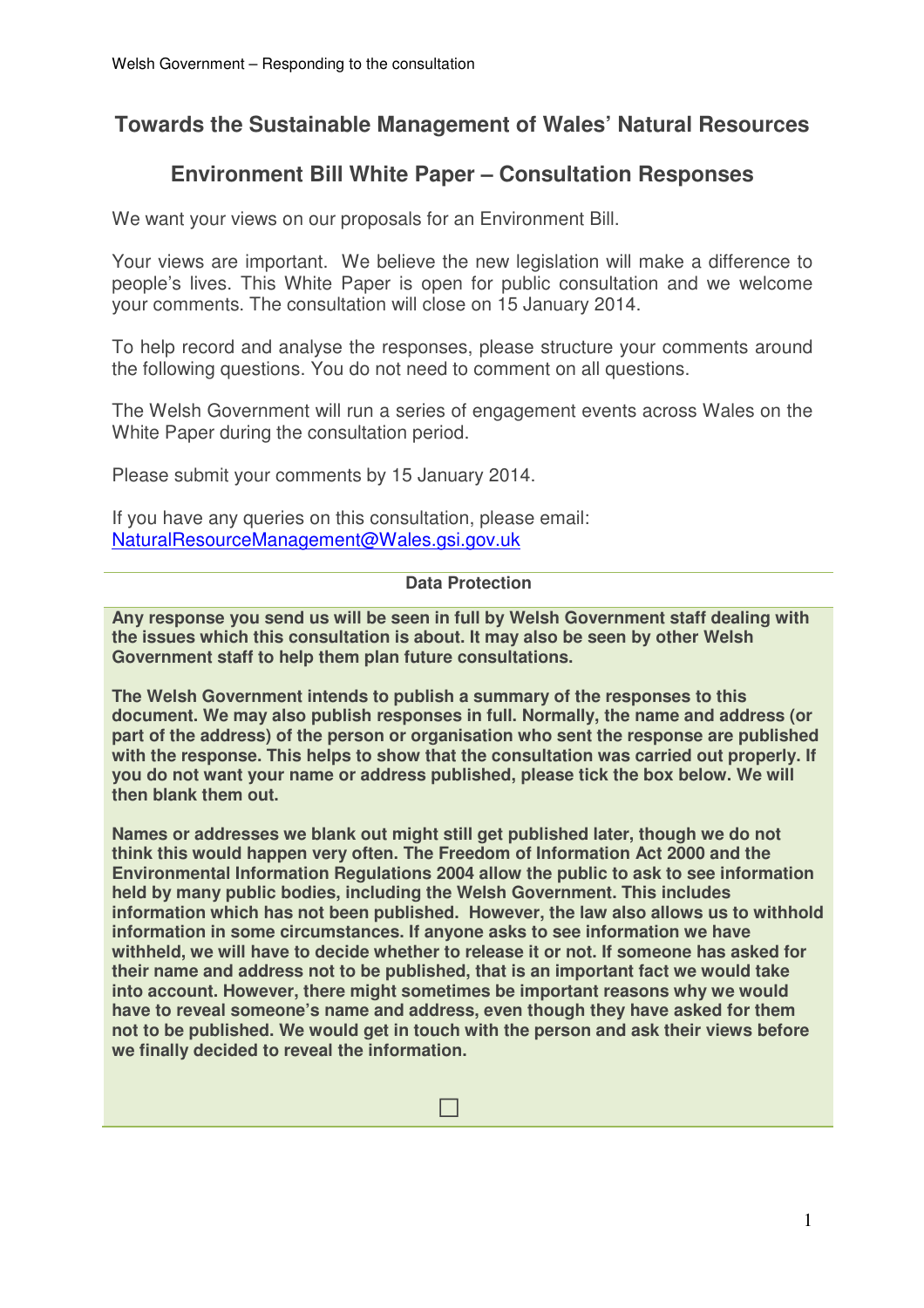| <b>Environment Bill White Paper</b> |                                                                                                                                          |             |
|-------------------------------------|------------------------------------------------------------------------------------------------------------------------------------------|-------------|
|                                     | 23 October 2013 - 15 January 2014                                                                                                        |             |
| <b>Name</b>                         | <b>Greg Pycroft</b>                                                                                                                      |             |
| <b>Organisation</b>                 | <b>National Parks Wales</b>                                                                                                              |             |
| <b>Address</b>                      | 126 Bute Street, Cardiff CF105LE                                                                                                         |             |
| <b>E-mail address</b>               | greg.pycroft@nationalparkswales.gov.uk                                                                                                   |             |
| <b>Type</b><br>(please select one   | <b>Businesses</b>                                                                                                                        |             |
| from the<br>following)              | <b>National Park Authority</b>                                                                                                           | $\boxtimes$ |
|                                     | <b>Government Agency/Other Public Sector</b>                                                                                             |             |
|                                     | <b>Professional Bodies and Associations</b>                                                                                              |             |
|                                     | Third sector (community groups, volunteers, self help<br>groups, co-operatives, enterprises, religious, not for<br>profit organisations) |             |
|                                     | <b>Academic bodies</b>                                                                                                                   |             |
|                                     | <b>Member of the public</b>                                                                                                              |             |
|                                     | Other (other groups not listed above)                                                                                                    |             |

# **Environment Bill White D**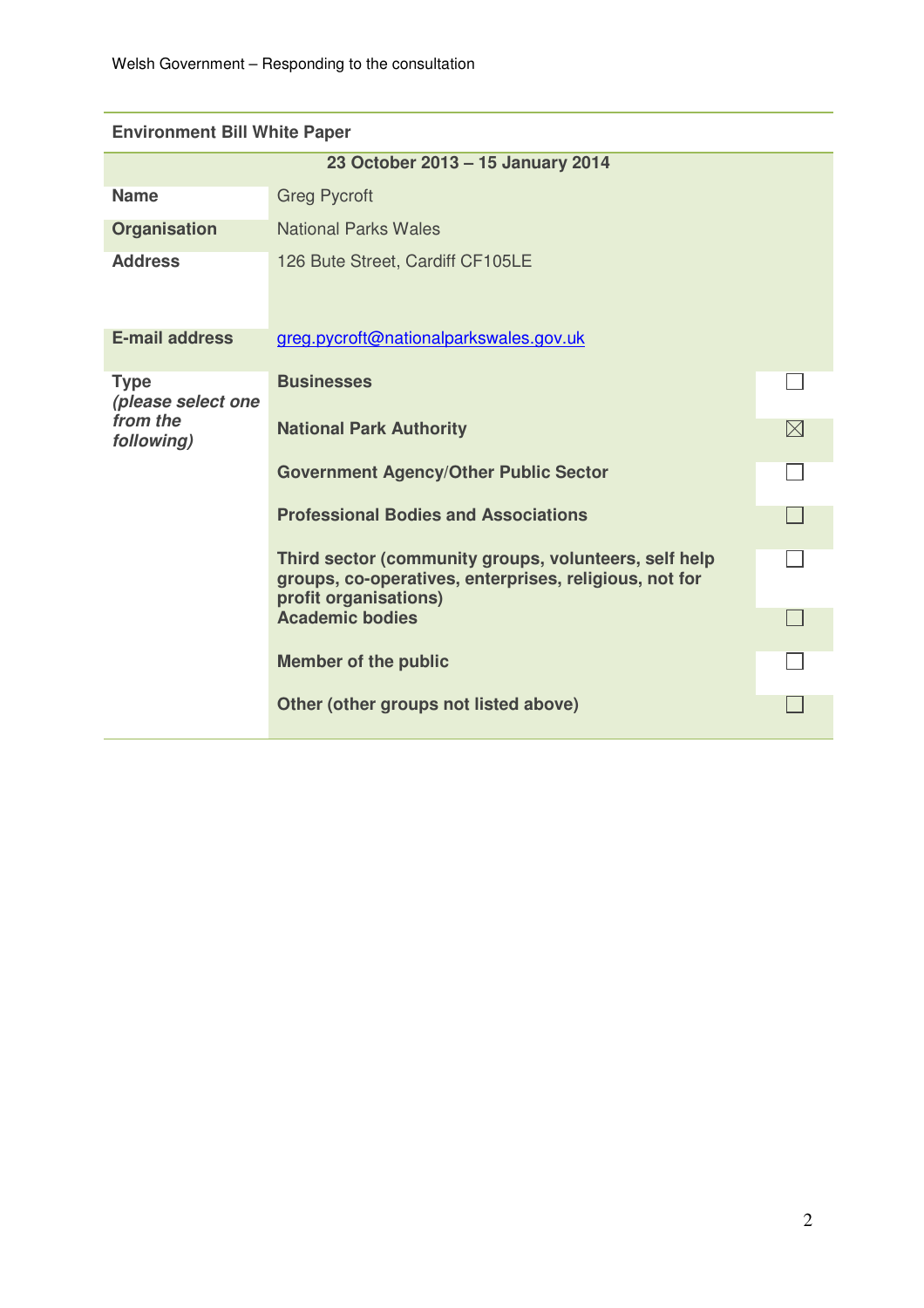# **Chapter 2 - Natural Resource Management**

## **Question 1**

**Do you agree with the overall package of proposals in relation to natural resource management in chapter 2?**

## **Please provide comment:**

National Parks Wales welcomes the emphasis on integration of, rather than balance of sustainable development principles. However, the Bill is high on concept. The practical implications need further development and explanation.

We agree with and welcome the sentiments at para 2.13 and with the proposal at 2.17 which uses outcomes as the fundamental measure of progress, supported by trend and process information.

We envisage this hierarchy as follows:

| Level                     | <b>Purpose</b>                                                                    | <b>Comment</b>                                                                                                                                                                                                                                                                                                                                                              |
|---------------------------|-----------------------------------------------------------------------------------|-----------------------------------------------------------------------------------------------------------------------------------------------------------------------------------------------------------------------------------------------------------------------------------------------------------------------------------------------------------------------------|
| Outcome information       | To assess progress on<br>the state of natural<br>resources.                       | This is the most important type of<br>monitoring. However, outcomes may<br>change only slowly and may not, on their<br>own, tell us why things are changing.                                                                                                                                                                                                                |
| <b>Factor information</b> | To identify existing and<br>future causes of<br>change.                           | Often helps identify existing and future<br>causes of change in a more timely way<br>than outcome data. The issues and<br>opportunities associated with factors<br>should give rise to Wales-level natural<br>resource policies, with knock-on<br>consequences for economic policy<br>formulation in particular and helping to<br>identify a sustainable development route. |
| Impact information        | To assess<br>effectiveness and<br>efficiency of<br>organisational<br>performance. | Coupled with the reasons for<br>management (provided by 1 and 2<br>above), this completes the basic audit<br>trail. Performance information (e.g.<br>impact-to-cost ratios) is collected by<br>individual organisations.                                                                                                                                                    |

The environment is dynamic and is influenced by factors which may be outside of Welsh Government and partners' direct control; for both reasons, 'success' is not a fixed quantity, and will often in addition depend on how people feel or what they perceive. We suggest therefore that the state of natural resources assessment should not rely too heavily on fixed outcome targets in seeking to define a desired state. Instead, outcome and factor measures should be used to assess the direction and rate of travel towards natural resource aims (conservation/increase), and thereby determine appropriate and adaptive polices and action.

(1.15) We note that on balance EU and UK legislation has benefited Wales up until now and can assist its long term future. The precautionary principle, SEA, HRA, EIA, species and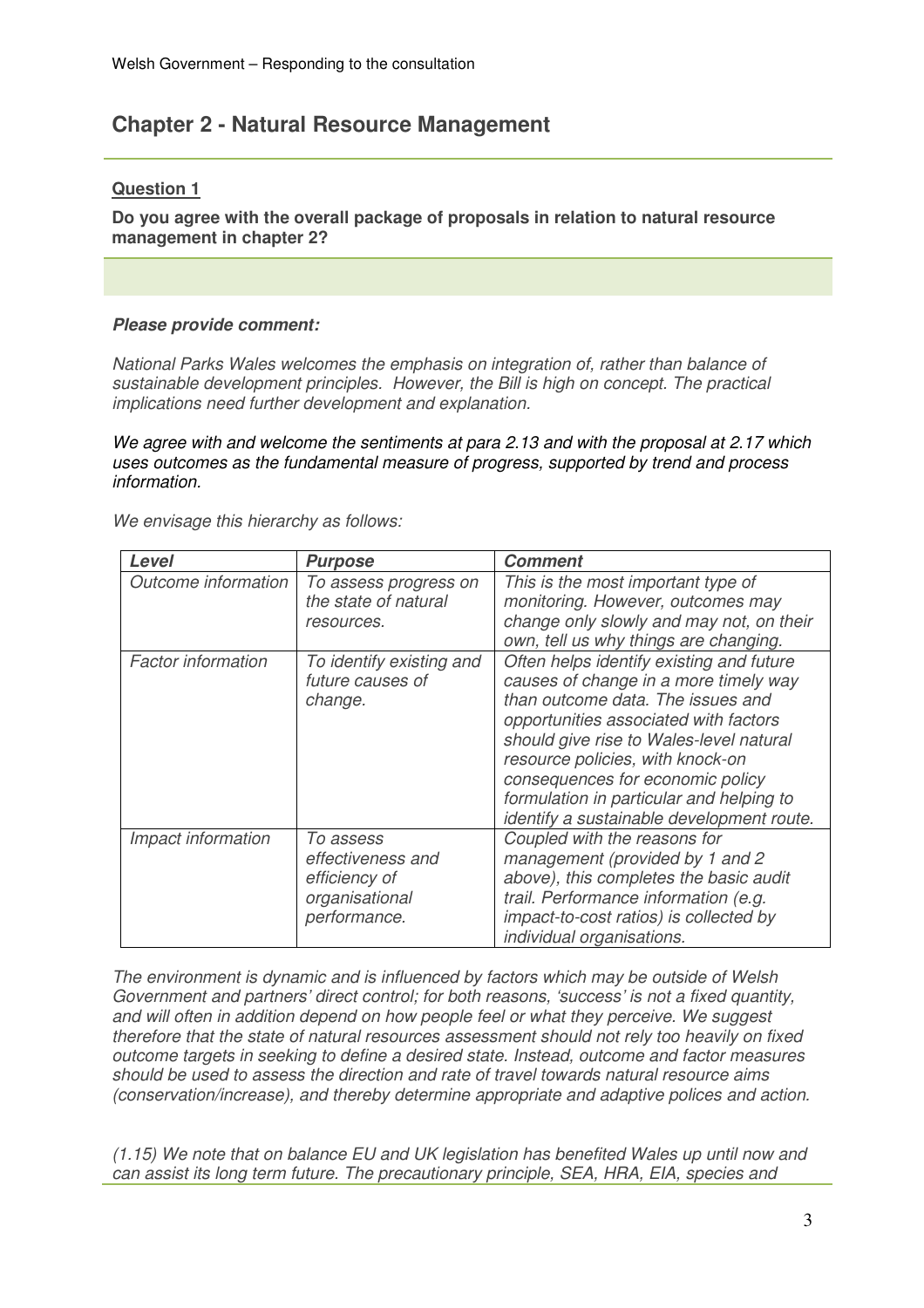habitat protection for example, are some beneficial examples. Without the legislation that we have, Wales' greatest asset, its environment, would not have been protected and managed to the extent that it has been so far. Problems have arisen when environmental policies fail to integrate with other policy sectors, for instance agricultural policy and economic policy, which have, in turn failed to adequately respect the importance of the environment.

We welcome the reference to the ecosystem principles in the Convention on Biological Diversity; these are closely complimented by the International Union for the Conservation of Nature Management Guidelines for Category V landscapes such as National Parks and Areas of Outstanding Natural Beauty.

(2.23) We suggest that the State of Natural Resources report envisaged could not only provide a quantitative overview and interpretation of the conservation status of Wales' natural resources and of trends in the factors affecting them, but include headline policy aims for addressing the factors and improving status – that is, there should be a Natural Resources Management Plan for Wales and that its point of origin should be the state of the resources. The 'State of Natural Resources report' therefore is actually an integral part of the Management Plan and does not need to sit separately, unless excerpted for (e.g.) communication purposes.

At the various area levels, status and factor information should also be the cornerstone of area plans and the basis of local policy. Area plans would therefore be geared to the national plan. Sustainability assessments would be able to examine the contribution/conflict of a proposal with national/local policy.

We believe that these suggestions accord with proposal NRM4 (paras 2.40-2.43) and NRM6. We suggest that the assessment of organisational effectiveness, proposals for trialling new approaches and recommendations to Ministers (paras 2.90-2.94) should be presented in a separate 'impact and improvement' type plan.

# **Question 2**

**Do you agree with the approach to define natural resources, sustainable management of natural resources and integrated natural resource management in Wales?**

**Yes and no**

## **Please provide comment:**

(1.31) We welcome the support and evidence this piece of legislation will provide to inform Local Development Plans; the Brecon Beacons NPA was the first local planning authority in Wales to use an environmental constraints model to develop LDP policies and has received praise for doing so.

(2.13) We welcome the emphasis on non-monetised benefits of natural resources. National Parks Wales has recently commissioned an independent study and report on the value (monetised and non-monetised value) of the three National Parks to Wales **http://goo.gl/tAVYje** .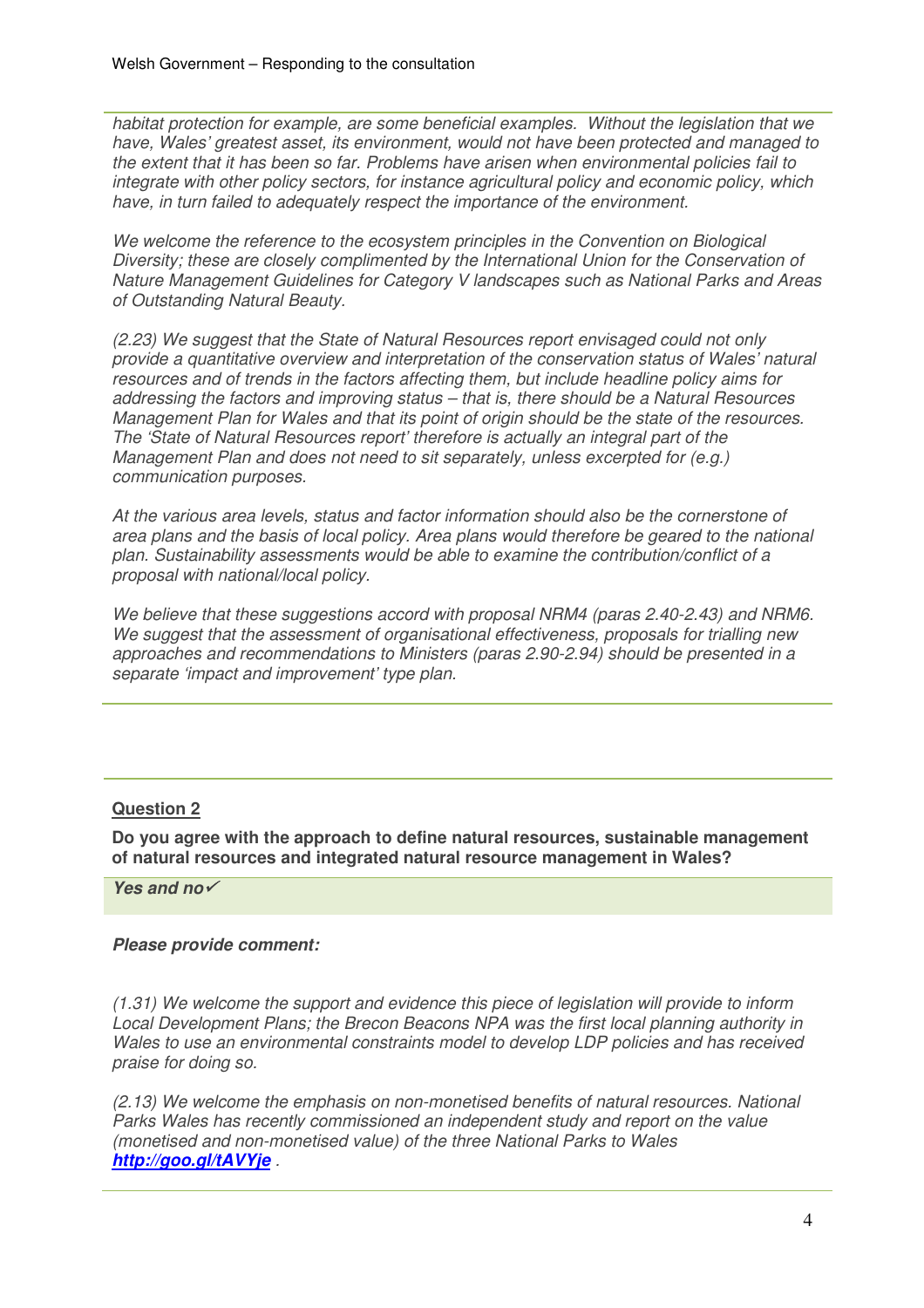We recommend that the definition of natural resources (2.16) must encompass elements of Favourable Conservation Status (FCS), e.g., factors ensuring the completion of life histories and life/ecological cycles of living and non-living things. FCS need not be limited to Annex 1 habitats and Annex 2 species but is an equally valid concept for the wider environment.

We suggest that the definition (pg 18, Figure (iii)) should also include alongside landscapes reference to tranquillity, in the sense of the degree of absence of both noise and light pollution. Silence, darkness and natural expanses are prized natural assets which require protection.

Will "geologic" resources include minerals, aggregates, fossil fuels etc?

Most natural resources are currently extracted from nature, beyond their natural limits, rather than "managed" (which implies an ability to limit/replace/regenerate resources to facilitate their extraction in the future). Biodiversity, which provides natural resources, can benefit from management of habitats and landscape features and is frequently disadvantaged where natural resources are exploited. Therefore rather than define what is to be managed, define limits of acceptable change away from Favourable Conservation Status, this could take the form of a national programme of area-based surveillance and monitoring against this FCS objective. Such an approach would help to achieve the degree of flexibility that is sought under Question 6 and would better reflect how humans interact with the world.

"Sustainable management" (2.18) can only be demonstrated where objectives are set beforehand. It can lead to the outcome of Favourable Conservation Status provided objectives are set to achieve this.

We welcome the effort to engender a better appreciation of how ecosystems work at varying scales and strongly recommend that significant sustained effort is made on this front through the National Curriculum and further and higher education and life-long learning. Suitably resourced, National Parks (other protected areas) have an important role to play assisting the WG in this regard.

## **Question 3**

**Do you agree that climate resilience and climate change mitigation should be embedded into our proposed approach to integrated natural resource management at both national and local levels?** 

**Yes**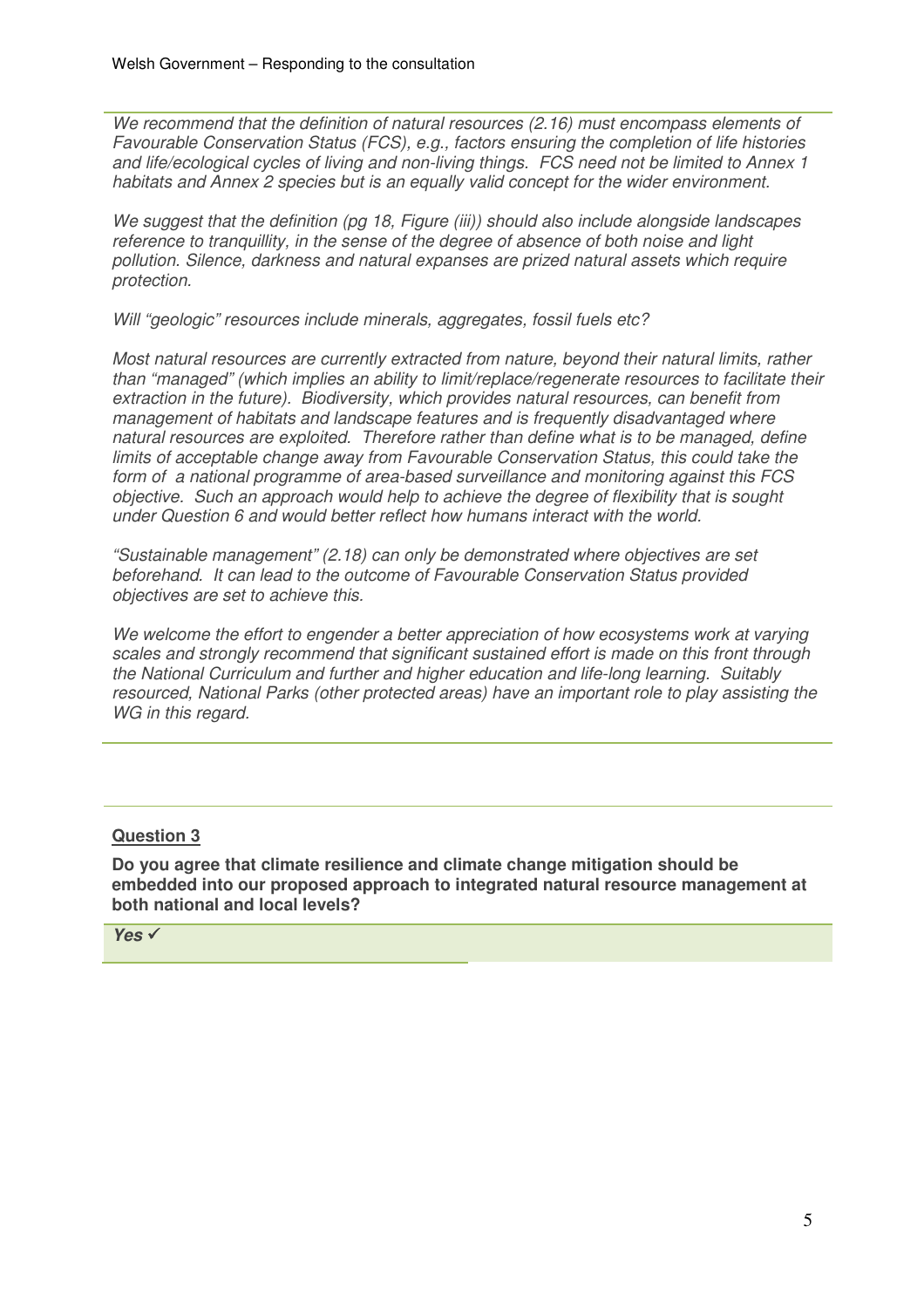#### **Please provide comment:**

National Parks Wales suggest the embedding should happen in two ways: by relevant resource plans reflecting inter/national goals for greenhouse gas emissions where achievable and by consideration of climate (and local weather/topography) as factors affecting the particular natural resource. The latter may give rise to additional responses to climate change (e.g. in terms of local resilience/adaptation measures).

Wales also needs to make a legal commitment to meet the EU 2020 target and 2050 target. A minor step towards this would be to amend the biodiversity conservation duty (s40 of the Natural Environment and Rural Communities Act 2006) from the current "have regard to" to "take active steps to" this could be undertaken through the Environment (Wales) Bill.

The UK's National Parks published a statement on the role of Britain's National Parks as test beds for ecological mitigation and adaptation to the impacts of climate change, which is available here: **http://goo.gl/EG7jiP**

(2.29) Peatland conservation in most parts of Wales is unlikely to achieve additional carbon sequestration because effort in most parts is focussed upon preventing existing peatlands from further degradation. The latter is already apparent as a consequence of global warming and the effects of acid rain deposition, with most areas of blanket bog showing limited if any signs of active peat formation. The immediate effort is to prevent further deterioration; protecting what we have. In the short term, small carbon sequestration gains may be more achievable through better woodland management; woodland creation; reduction in deep ploughing and ploughing of permanent pasture; and restoration of lowland wetlands.

## **Question 4**

**Do you agree that the setting of national outcomes and priority actions for natural resource management should follow the five-year cycle for national outcome setting as proposed in the Future Generations Bill?**

**Yes and no**

#### **Please provide comment:**

The two cycles should be complementary, though priority actions should be expressed as a duty to conserve and enhance biodiversity underpinned by surveillance and monitoring objectives to record progress.

Being more ambitious in this in policy terms, for example by setting priority actions, may work if this is based upon the expansion of current, environmentally positive policies, for example the designation and management of statutory and non-statutory sites, biodiversity-based local development policies, regulatory assessments, spatial planning that is guided by environmental constraints, local biodiversity and Wales Biodiversity Partnership actions; and a much larger national effort to reverse habitat fragmentation in a co-ordinated rather than opportunistic/agri-environment scheme-based way.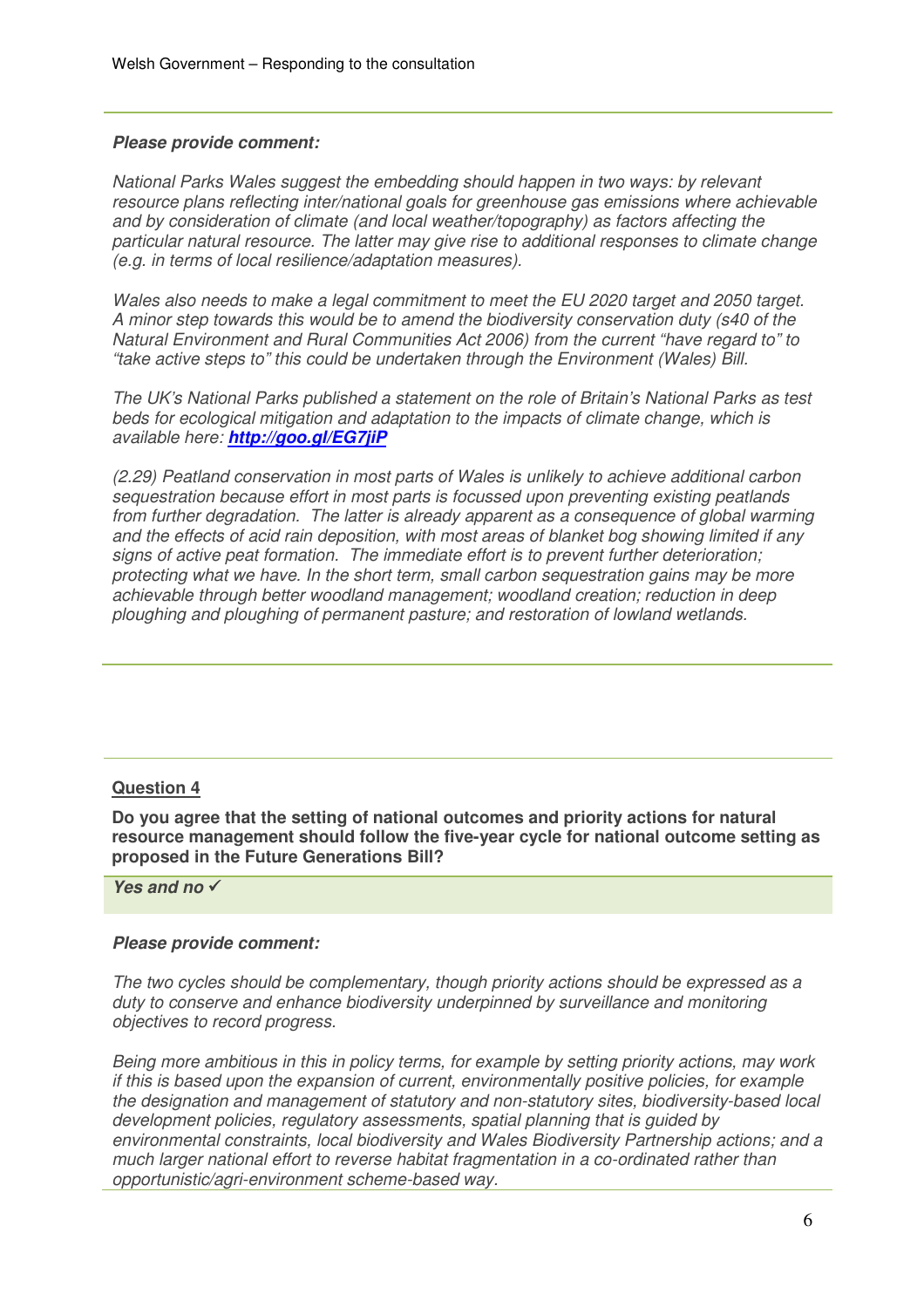If national outcome reporting is favoured, we suggest that it should be undertaken by an independent auditor tasked with recording the successes and failures of the incumbent Government.

#### **Question 5**

**Do you agree that the area-based approach will help provide a clear, prioritised and focussed approach to delivery?** 

**Yes √, provided that it is based on existing good practice** 

#### **Please provide comment:**

This approach would work well with natural resources. National Parks Wales would direct your attention to existing area-based plans, the statutory management plans for National Parks and AONBs. These are plans for areas where the primary asset is an exceptional combination of landscape features (geology, wildlife etc.) which are usually also of individual significance. It is our opinion that these plans, and the partnership approach used to develop them complement the area-based approach.

National Parks are managed in accordance with National Park Management Plans (NPMPs), the statutory area plans for protected landscapes. Exceptional landscape is the primary natural resource, with local geographic distinctiveness for each Park. Within this other themes and focal topics can be addressed, for instance social inclusion, health and wellbeing, woodlands, wetlands, river restoration, landscape management, connectivity etc.

(1.34) National Parks Wales welcomes the link that is made between managing the historic and natural environments; this is vital in Wales and talks directly to the first purpose for National Parks and Areas of Outstanding Natural Beauty: "to conserve natural beauty, wildlife and cultural heritage".

Through the Environment Act 1995, National Parks and Areas of Outstanding Natural Beauty are already required to be managed through the area based approach, guided by the IUCN Management Guidelines for Category V Protected Landscapes (https://portals.iucn.org/library/efiles/edocs/PAG-009.pdf**).** Being based strongly on the relationship between people and their environment and managing the latter to benefit the former, these Guidelines are very appropriate to guide the management of other areas in Wales and are complementary to the ecosystem principles of the Convention on Biological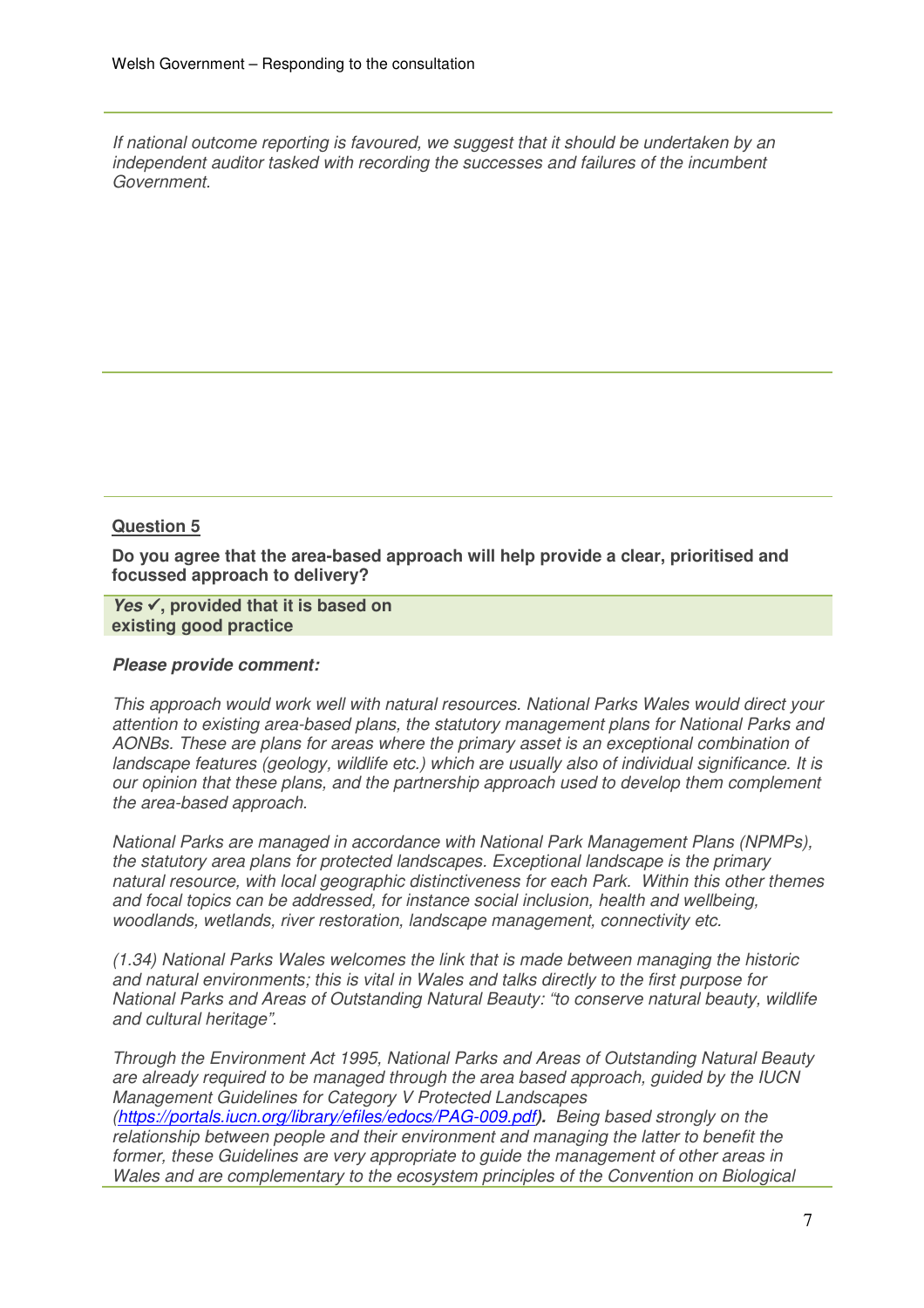Diversity. National Parks Wales strongly recommends that the Welsh Government maximises efficiency by avoiding the invention of additional new guidance and processes.

We recognise that achieving the area based approach successfully requires effective partnerships. A useful model to emulate might be the Yorkshire Dales Environment Network (http://www.yden.leeds.ac.uk/**),** where a wide range of different organisations share and combine their expertise to oversee the management of the Yorkshire Dales National Park.

Within an area based approach, action on the ground will still occur at the level of habitat, species and landscape feature management. Whilst progress towards achieving objectives can be monitored at the site, habitat, species, feature and - where needs be - ecosystem service level. Monitoring will also need to be designed to identify those activities that undermine biodiversity conservation and delivery of ecosystem services; the area based approach is likely to achieve the best and quickest wins by eliminating damaging activities. It is highly unlikely that land management geared at benefiting biodiversity will be responsible for the damage that undermines it.

The area based approach may work best where the areas evolve based upon themes, resources or focal issues. Therefore area boundaries may change as different themes and issues are tackled and overlapping may occur.

For example (1.16) refers to catchments, which are a sensible basis for water management decisions because of the behaviour of water. Similarly we suggest that other parallel planning areas will emerge from the nature of the resource being considered. For example woodland may be associated with particular soils; soil types with a particular geology and contour; migration routes with the coastline and so on. We therefore envisage complementary and necessarily overlapping planning areas, according to the resource being considered.

We agree with the sentiments in Fig (v) but furthermore suggest that protected landscape plans will have a two-way relationship with wider natural resource plans: (i) they should reflect (and can build on) the relevant deliverables from those natural resource plans (e.g. woodland strategies, catchment plans, migratory route plans, etc.). (ii) protected landscape plans will also inform the relevant natural resource plans of relevant deliverables arising from the purposes of protected landscapes (e.g. requirements of habitat associated with that landscape, heritage, public access etc.), and of any special measures required to reflect the landscape designation.

(2.38) The area based approach presents difficulties where Natural Resources Wales area teams and local authority boundaries are not co-incident with e.g., catchment management areas and/or River Basin Management Plan areas. We therefore recommend that the Welsh Government aims to achieve a very light touch with the area based approach in order to avoid burdening the public sector with additional regulatory and reportage requirements. An augmented SEA and sustainability appraisal (screening) process might prove effective.

The main test for the area based approach could ask whether adopting such an approach releases more resources in order to ensure that Wales meets the European Union's 2020 and 2050 biodiversity conservation targets?

(2.42, 2.44.) We caution against area based plans requiring Ministerial sign off prior to being adopted. Similarly we do not recommend that area plan timetables are agreed by Ministers. Our concern is that short-term political considerations may obfuscate some of the more difficult decisions that will be required to achieve the more pressing longer term environmental outcomes.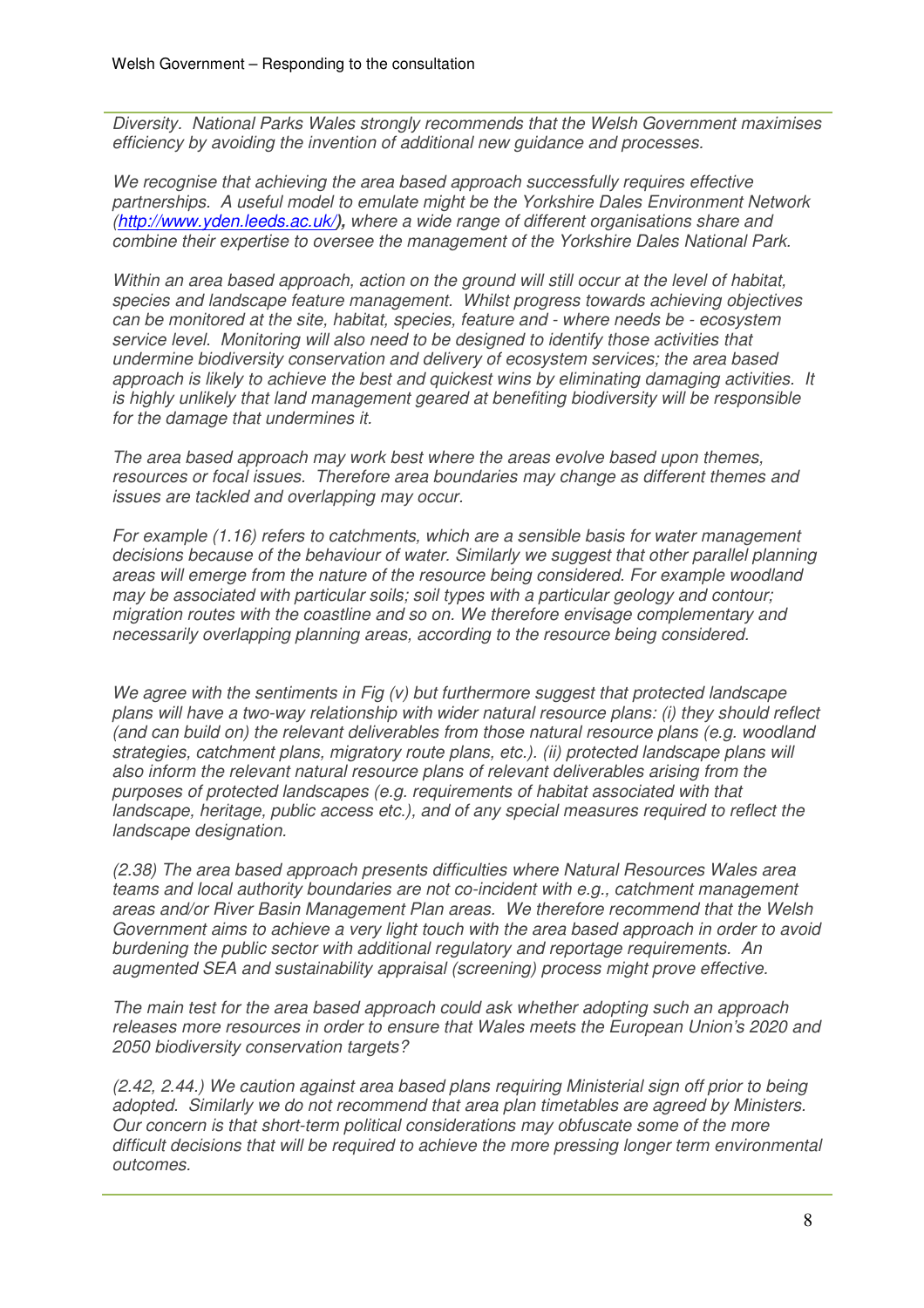Consideration should be given to how targets are set and passed between successive governments.

We would welcome area based plans that provide unitary authorities with more evidence to develop environmentally-led planning policies and guidance.

# **Question 6**

**Do you agree that the approach is flexible enough to enable significant elements of the plans for natural resource management to be replaced in the future?** 

#### **Please provide comment:**

The consultation needs to provide more detail in order to provide the sort of comfort sought by the question. The approach presents NRW with the unenviable challenge of overseeing the emergence of area based plans. It will succeed where it avoids being heavy handed and prescriptive, instead encouraging innovation and partnership-led planning.

The approach relies heavily on cross-sector buy-in. As far as we are concerned Wales' National Parks have yet to benefit from cross-sector buy-in to the duty under s62(2) of the Environment Act 1995 for "relevant authorities" to have regard to the purposes for which National Parks are designated. This is not without trying, as well as individual and collective efforts by NPAs to raise the profile of the duty, clear guidance was issued by Welsh Government (in 2005/06?) to all "relevant authorities".

#### **Question 7**

**Do you agree with placing a requirement on other public bodies to co-operate in the area-based approach?** 

**Yes No** □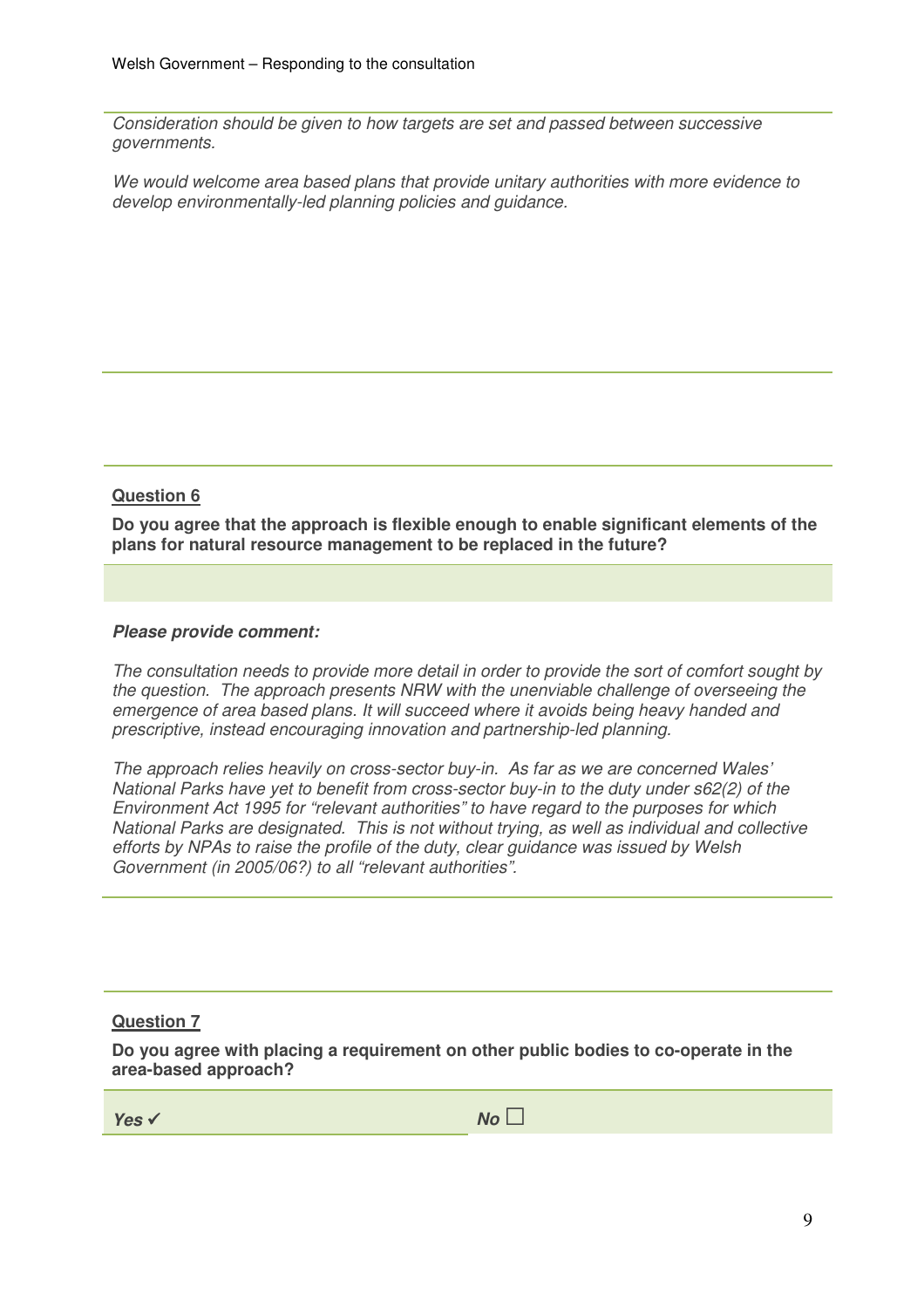#### **Please provide comment:**

See our comments under Q6 above about compliance with Section 62(2) of the Environment Act 1995 we hope that the Welsh Government and NRW learn from the experience of NPAs.

This requirement has implications for the availability of suitable skills and knowhow within the relevant sectors. We recommend that the Welsh Government considers the role of the higher education sector in supporting the relevant service delivery sectors.

(2.53) Providing a "more consistent, proactive and prioritised natural resource evidence base" must build on existing good practice. There is already good infrastructure, policy and practice in place so it does not need to be reinvented.

(2.57) We recommend that rather than Ministerial sign offs for different elements of this approach, sign off is achieved through area-based partnerships, with some form of quality control to ensure that minimum standards are achieved. This might be akin to local development plans and might most easily be achieved through the screening process recommended in answer to Q5.

(2.83) We believe that the area based approach will address the same issues that have always dogged environmental damage and biodiversity decline, i.e., the very decisions and ensuing activities that damage and destroy. Eliminating and controlling these, as well as the sometimes perverse public policy decisions that give rise to them, will be a major challenge by the area based approach.

## **Question 8**

**Do you agree that NRW should be the lead reporting authority for natural resources?** 

**Yes** □ **No** □

#### **Please provide comment:**

In principle, yes NRW is the appropriate agency this will include collation as well as primary data collection roles. To some extent success will depend upon the fit between NRW teams and the area based approach and the personal nature of local working relationships.

We are concerned by the risk of a potential loss of skills within NRW, in particular the erosion of the skills provided by the smallest of the three constituent agencies, the Countryside Council for Wales. The former CCW had the closest operational relationship with Wales' existing area based approach within National Parks and AONBs and therefore has the most to offer going forward.

(1.19) We note that the achievements listed for NRW are organisational performance indicators, whereas successful area based management and biodiversity conservation needs to be measured in outcomes on the ground. The Wales Audit Office requires the latter, not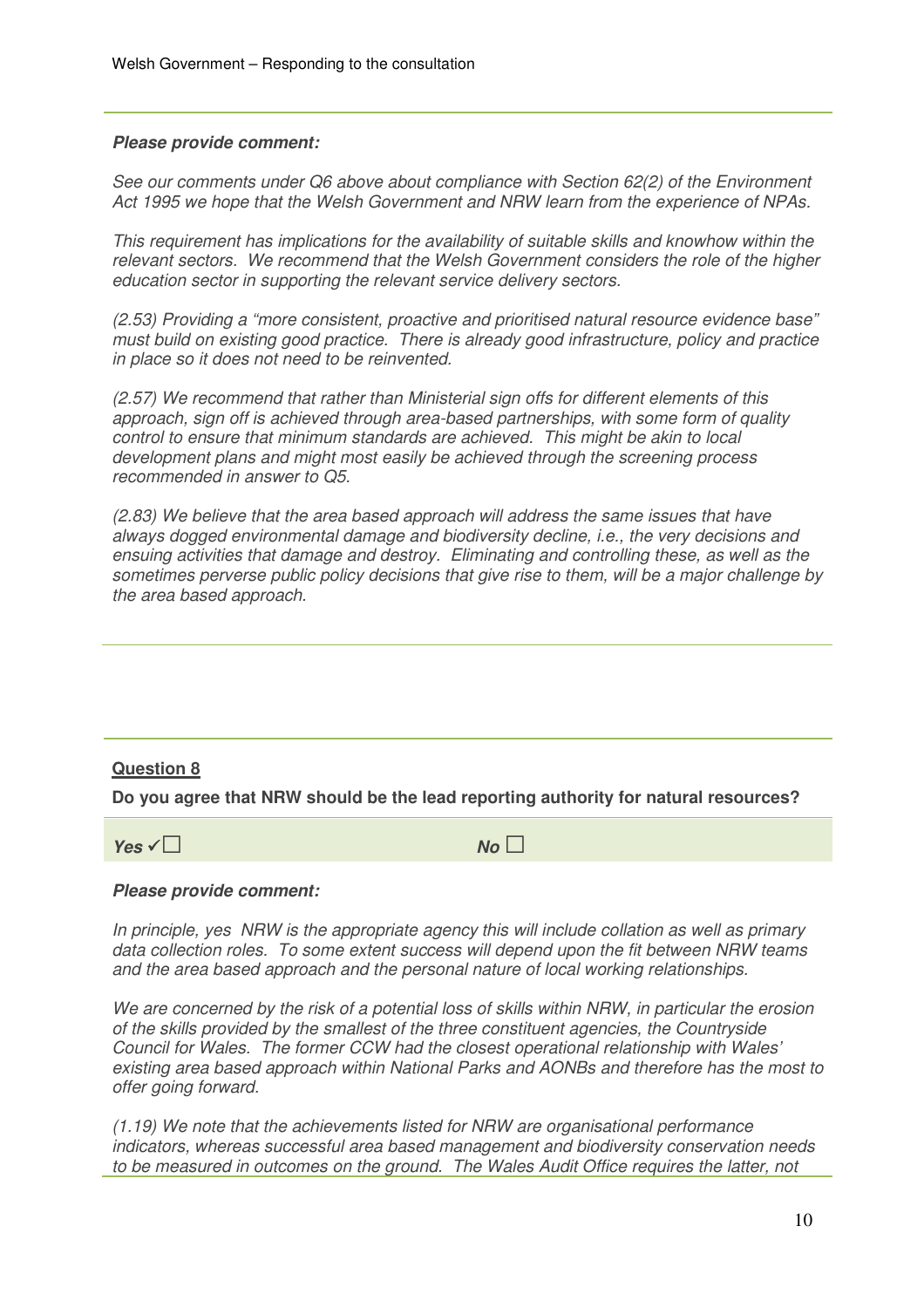the former; therefore organisational performance indicators need to reflect the measures that NRW uses to improve outcomes, such as those listed under Article 4 (2) of the Natural Resources Body for Wales (Establishment) Order 2012. However, outcomes need to be owned by local partnerships, not by NRW alone.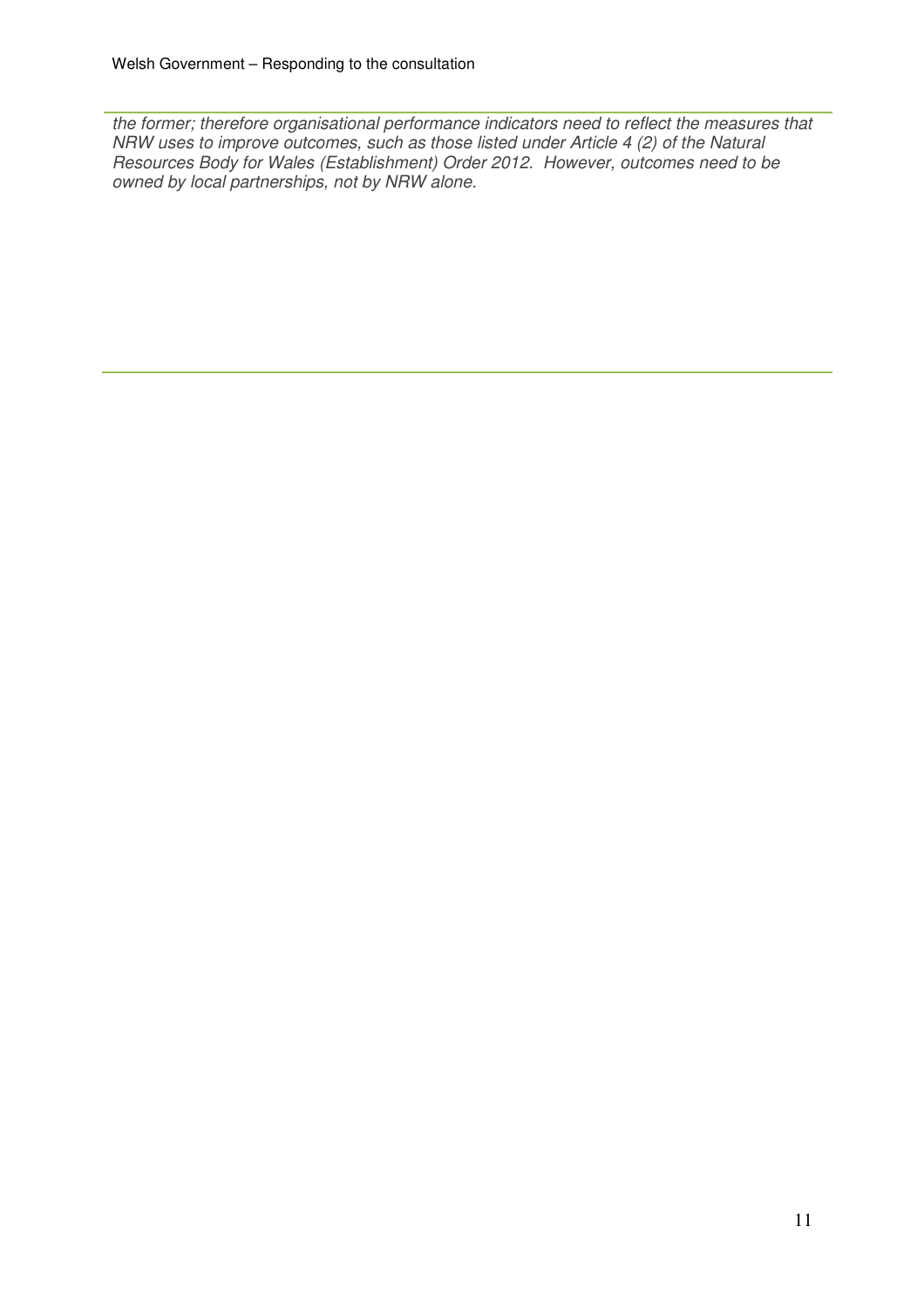**Do you have any comments on the impact of these proposals (for example, impacts on your organisation)?** 

The environmental conservation sector can benefit from the area based approach, especially if growing the skills sector (jobs and growth) is made an explicit objective of the approach. More skills are required to provide Wales with its future generations of naturalists, biologists and ecologists, professionals and volunteers who can undertake the necessary surveillance and monitoring to keep track of the approach. These skills can be grown so that they emerge not only through the conservation sector but also through the land management, farming and forestry sectors too, giving these sectors both more autonomy and also more confidence to work with a common and shared currency.

Wales can benefit from supporting the role of Natur, the Welsh Association of Countryside and Conservation Management (http://natur.org.uk/about/) to help quide and nurture countryside management skills and careers.

(1.27) We point out the close fit between the focus of the Future Generations Bill on decisions that benefit the environment, people, communities and ecology, and the purposes of National Parks and AONBs and the duty of National Park Authorities and AONB boards to achieve these purposes in ways that benefit local economies and society.

(2.101) We believe that the White Paper (and any supplementary guidance for the Bill) would benefit from real time examples rather than conceptual ones. Embedding climate change mitigation into natural resource management may streamline decision making but it won't always lead to efficiencies/cost savings. Frequently environmental conservation costs more, so the emphasis should be on avoiding damage in the first place in order to save money.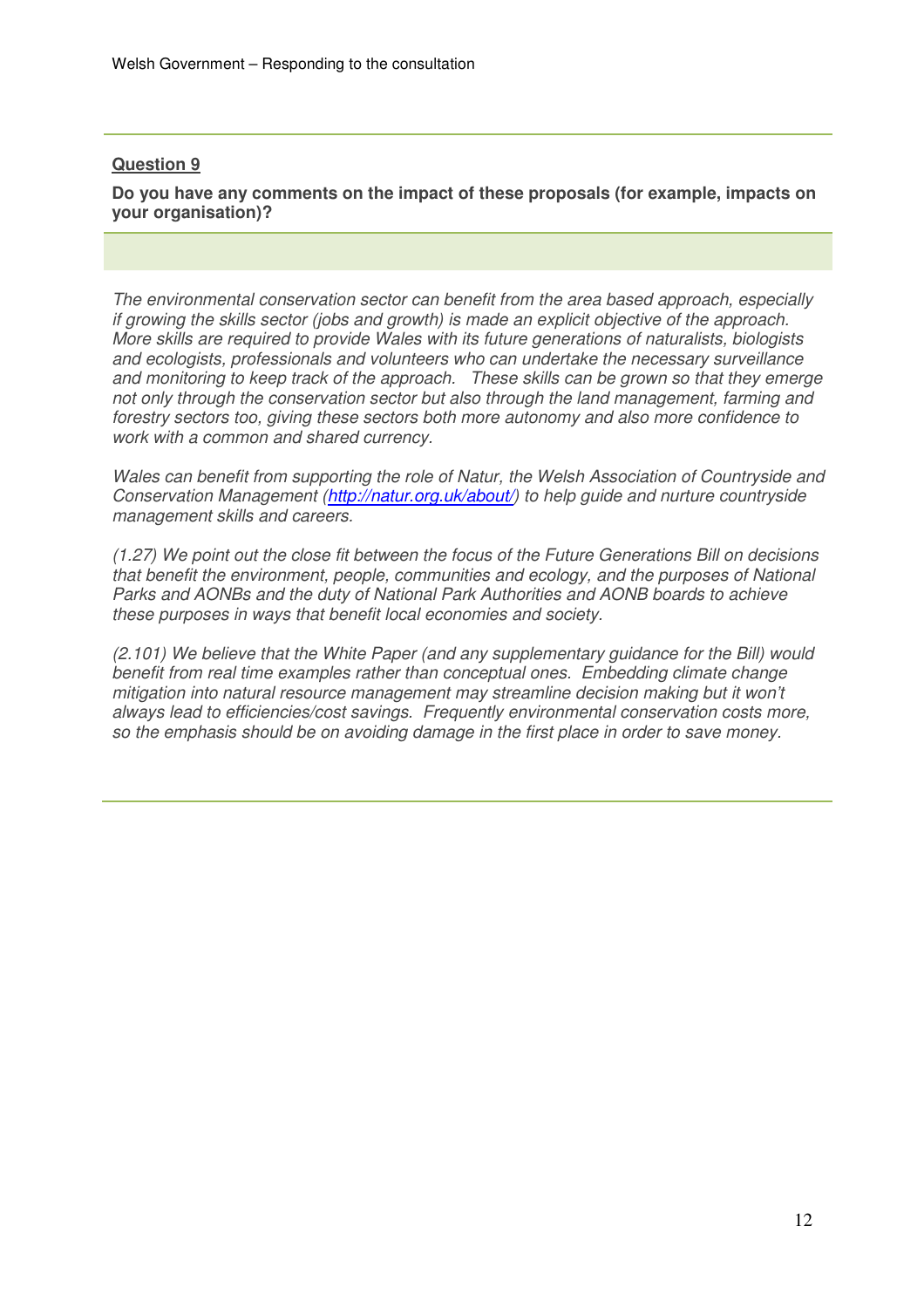# **Chapter 3 - Natural Resources Wales – new opportunities to deliver**

## **Question 10**

**Do you agree with the proposals set out in chapter 3 in relation to new ways of working for NRW?** 

**Yes** □ **No** □

#### **Please provide comment:**

We have provided some answers to this question in answer to Q8 above. Additionally, NRW retains its current regulatory and advisory roles, which is welcomed.

We highlight the role given to National Park Authorities and AONB Boards working in "areas where new solutions to environmental and rural issues are tried, tested and shared," to "articulate visions of rural development" (paragraphs 12 and 30 of the Ministerial Statement on National Parks, "Taking the Long View").

## **Question 11**

**What limitations or safeguards on the use of powers might be necessary to enable NRW to trial innovative approaches to integrated natural resource management?** 

(1.37) We welcome the commitment to reform primary legislation where there are barriers that prevent NRW from implementing an integrated approach for natural resource management. We believe that the biggest barriers come in the form of contradictory public policy, inappropriate development, agricultural intensification, air and water pollution; eliminating or at the very least reducing these effects will make a significant contribution both to restorative biodiversity conservation and to better deployment of public resources. At the local level, success will depend upon building long term and trusting partnerships.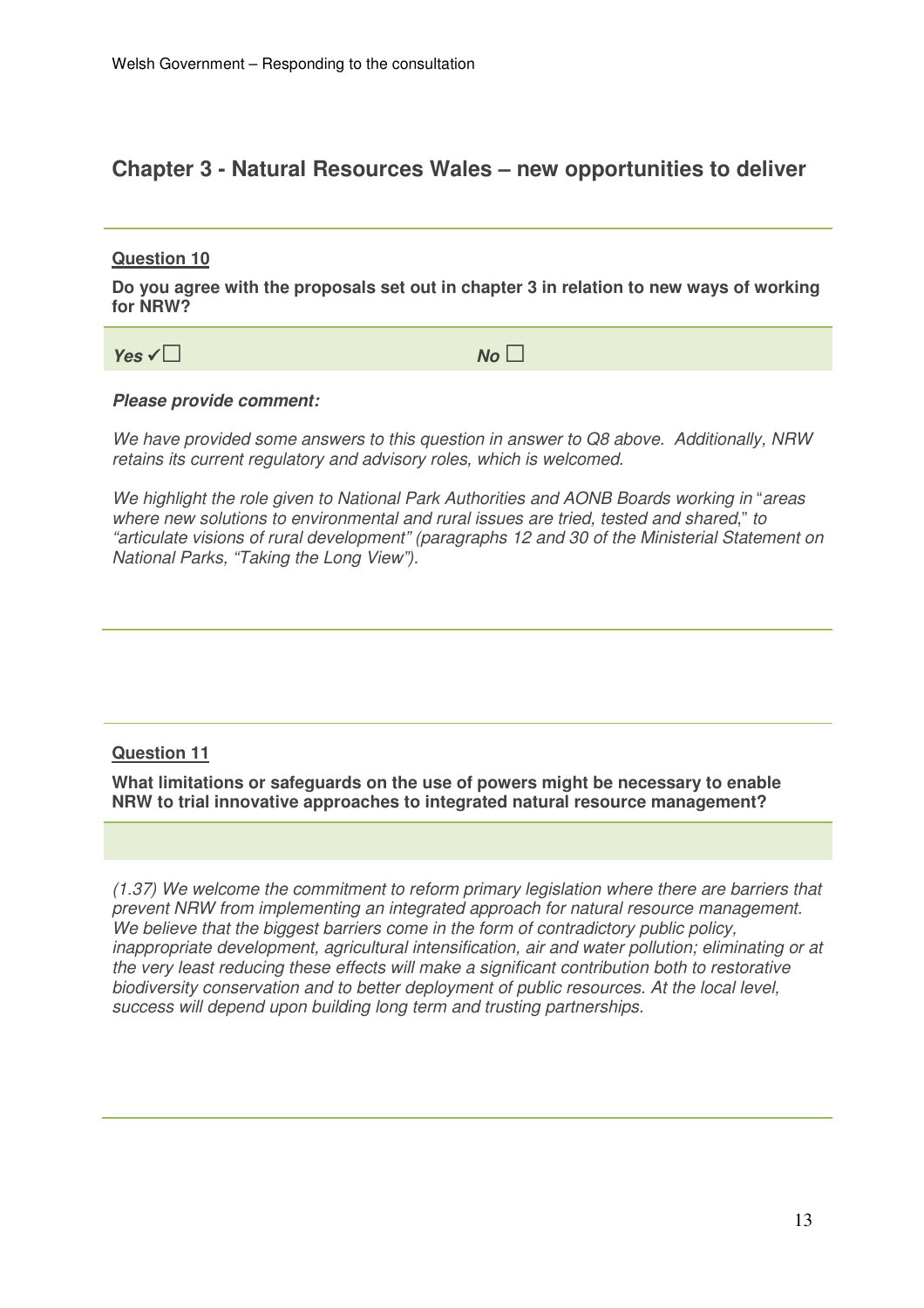**Do you agree that NRW are an appropriate body to act as facilitators, brokers and accreditors of Payments for Ecosystem Services Schemes?** 

**Yes**□ **No** □

NRW's role (one currently spanning regulation and guidance) will be served better by providing advice and knowledge rather than brokerage and accreditation. We suggest that the regulatory framework should continue to be clarified and – importantly – enforced. This would help to create a defined and level playing field in which market forces should be able to work efficiently.

(1.15) Regulatory enforcement: this paragraph reflects on the development of UK environmental legislation. We suggest that the essential role of enforcement must be recognised in drafting the Bill, and resourced – unenforced regulation does not bring about changes in behaviour and if penalties are insufficient they are simply absorbed as a business cost with little deterrent value.

We fear that an agency-led approach to PES would inevitably lead to a one size fits all approach, which would stifle innovation. There are also more fundamental questions facing sustainable land management in Wales, such as ensuring that there are sufficient new entrants into farming.

## **Question 13**

**What should be the extent of NRW's power to enter into management agreements?** 

National Parks Wales welcomes this commitment to NRW's powers to enter into management agreements, we wish to point out that NRW already has this power under the National Parks and Access to the Countryside Act 1949, and Countryside Act 1968 as well as the Wildlife and Countryside Act 1981 (as amended).

We recommend that these powers should not be constrained from the outset but will need to be available to be deployed in innovative and experimental ways. We recommend that there should be freedom to use the agreements as leverage to attract additional investment from other public as well as private sectors.

To begin with, the agreements will need to be targeted at projects that help Wales to meet its 2020 and then 2050 targets in line with EU targets to halt the loss of, and then to restore, biodiversity.

We further note that NRW needs to be adequately resourced to undertake such agreements – both skills and people, a point we make elsewhere in this response.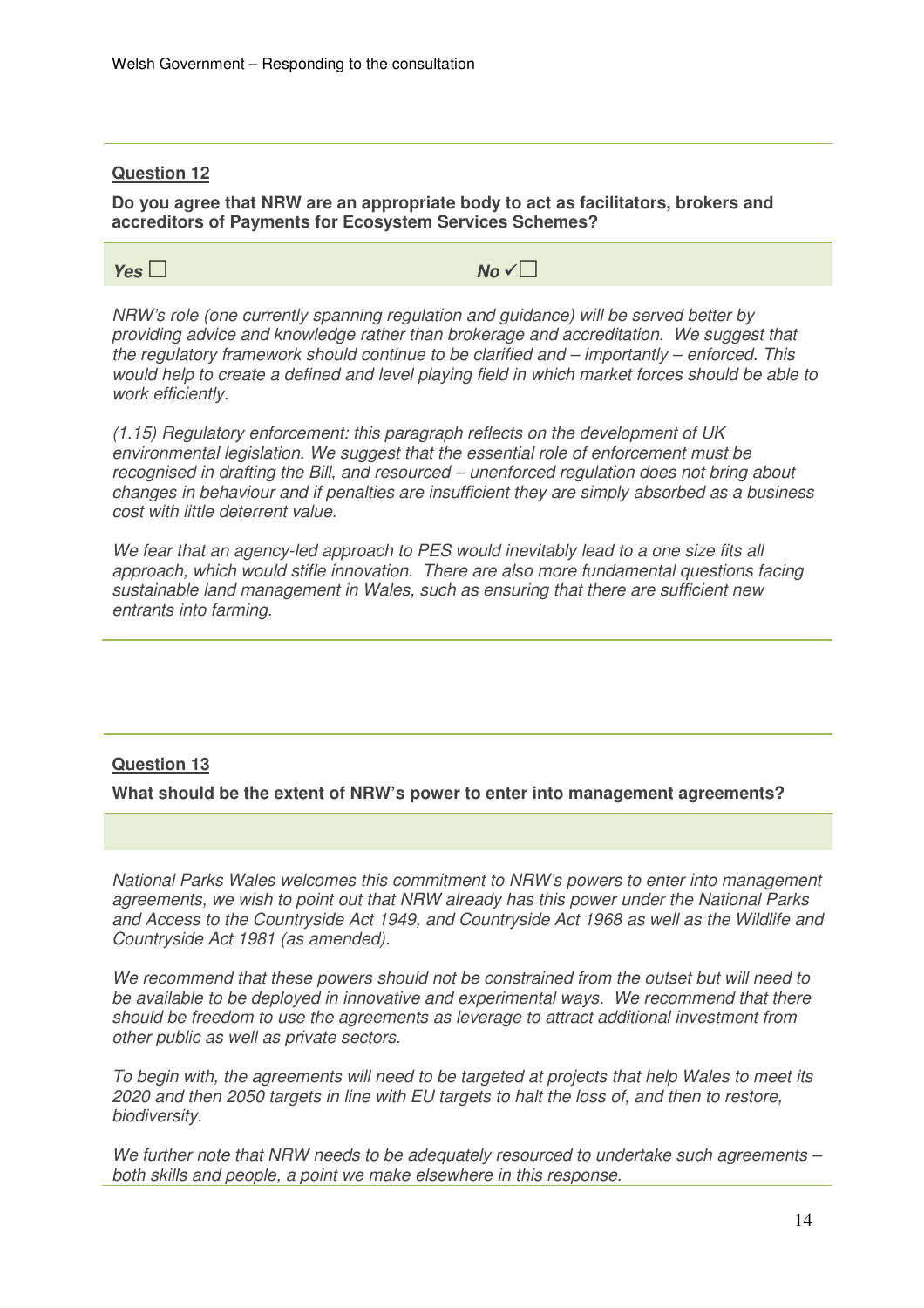**Recognising that there are some existing powers in this respect, where are the opportunities for General Binding Rules to be established beyond their existing scope?** 

There is scope to establish minimum environmental standards for sustainable land management in order to provide objectives that are achievable through cross-compliance and farm codes. There may also be scope to identify lead organisations that serve as mentors for providing training and guidance on minimum standards. For example, the Brecon Beacons National Park Authority working with the Fire and Rescue Services, can provide mentoring on how best to undertake controlled heather and grass burning in compliance with the regulations.

Rules might also be suitable to provide land managers with confidence that by following them they are achieving net benefits for biodiversity conservation; wetland restoration; siltation reduction and so on, without necessarily having to rely on monitoring and surveillance. This pushes the rules closer to good practice guidance.

#### **Question 15**

**In relation to Welsh Ministers' amendment powers, do you support: a) the initial proposal to limit it to NRW's functions, subject to conditions as stated); or b) the additional proposal to cover broader environmental legislation, subject to conditions**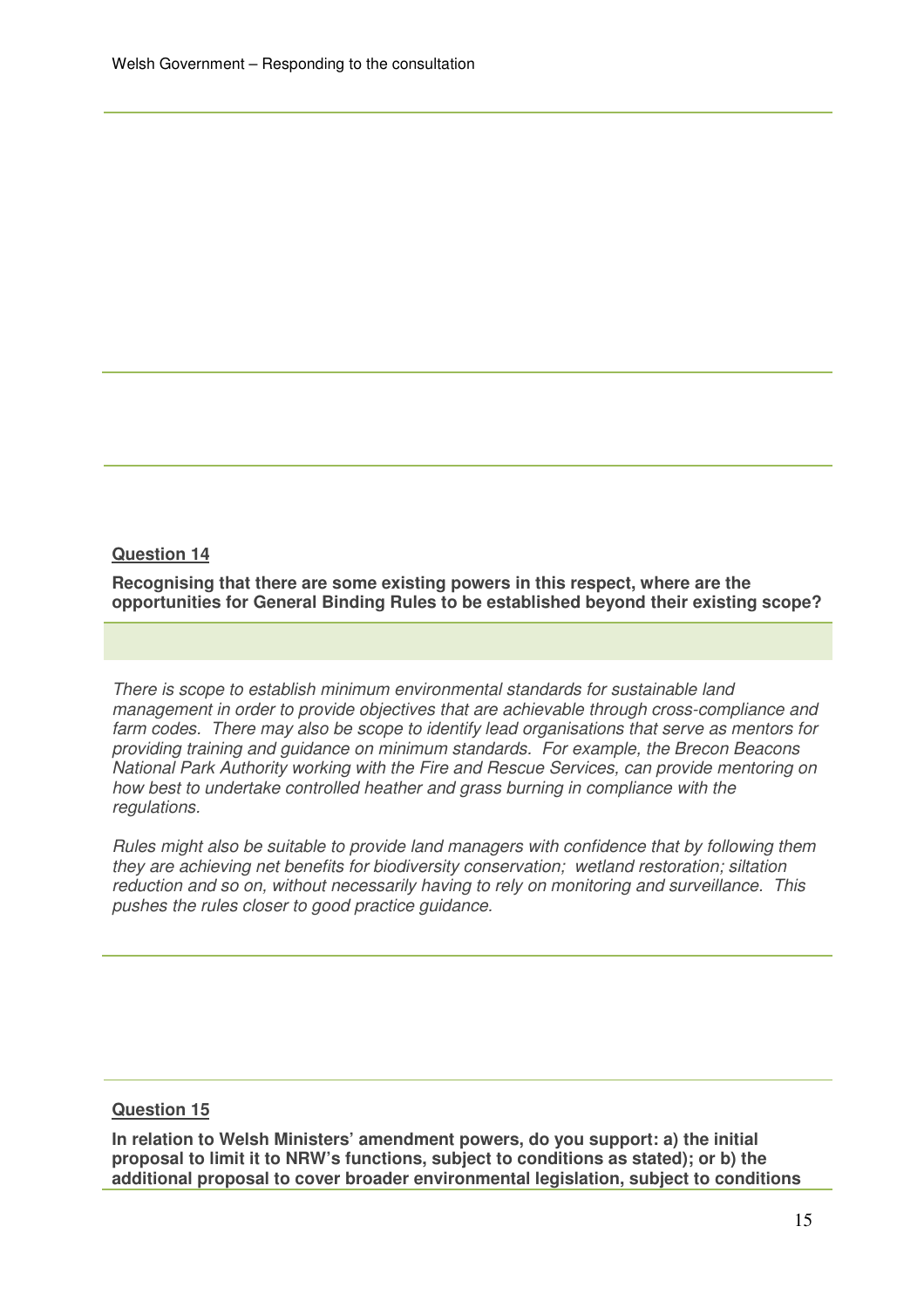**as stated?** 

#### **Please provide comment:**

Neither. National Parks Wales believes that the proposed powers to amend primary legislation via secondary legislation (so called, Henry VIII clauses) are contrary to the spirit of national and international sustainable development norms that promote good governance and public participation which include the legislature in environmental decision making (Principle 10 of the Rio Declaration on the Environment and Development). For this reason we cannot support the proposals in principle.

Further changes to primary legislation, even where the functions of NRW are concerned, need not be undertaken in haste, legislative opportunities and time will always continue to present themselves.

## **Question 16**

**Please state any specific evidence of areas of potential conflict or barriers between the objectives of integrated natural resource management and the application of existing legislation.** 

No comment.

## **Question 17**

**Do you have any comments on the impact of these proposals, for example, on your business or organisation?**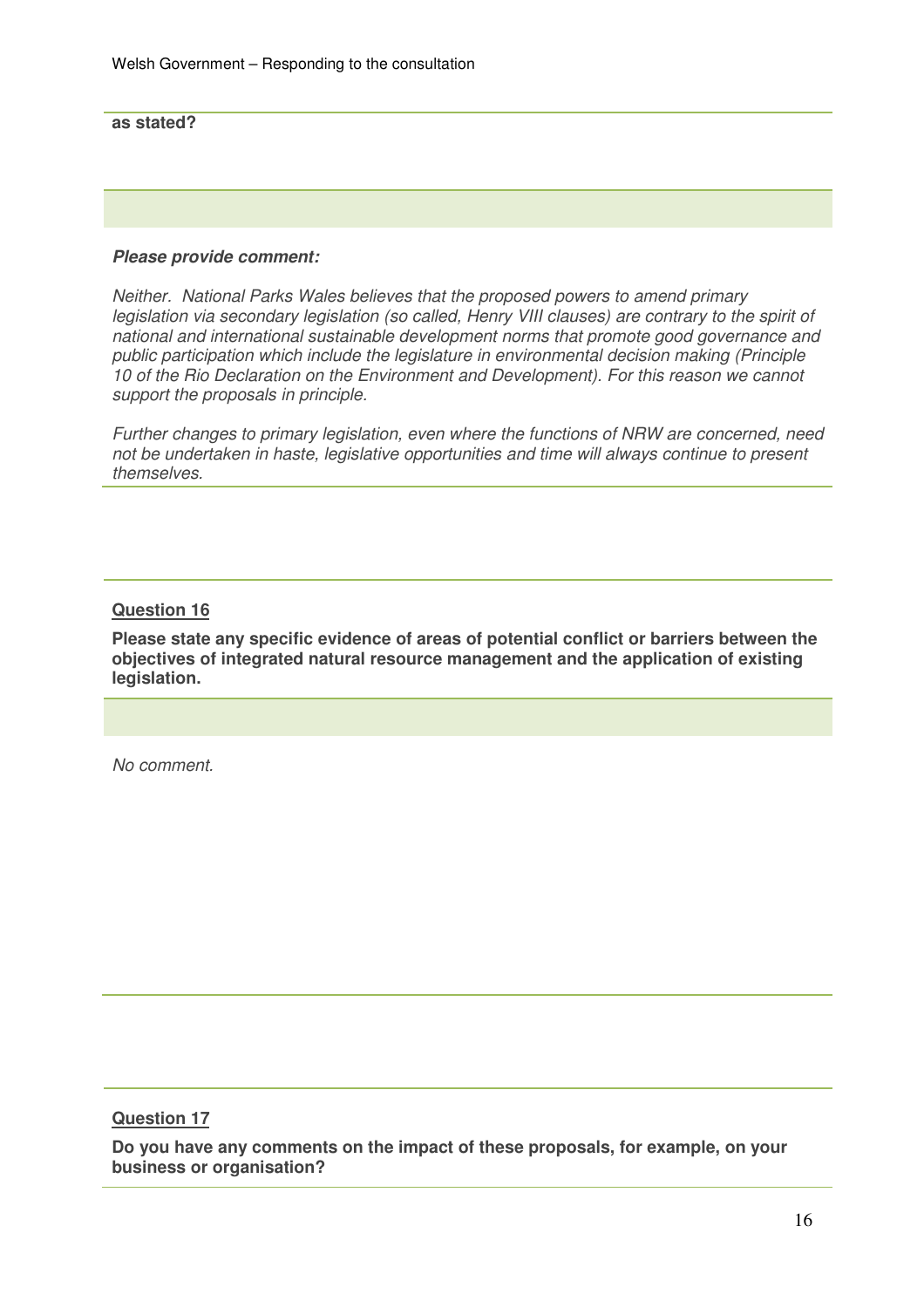No comment.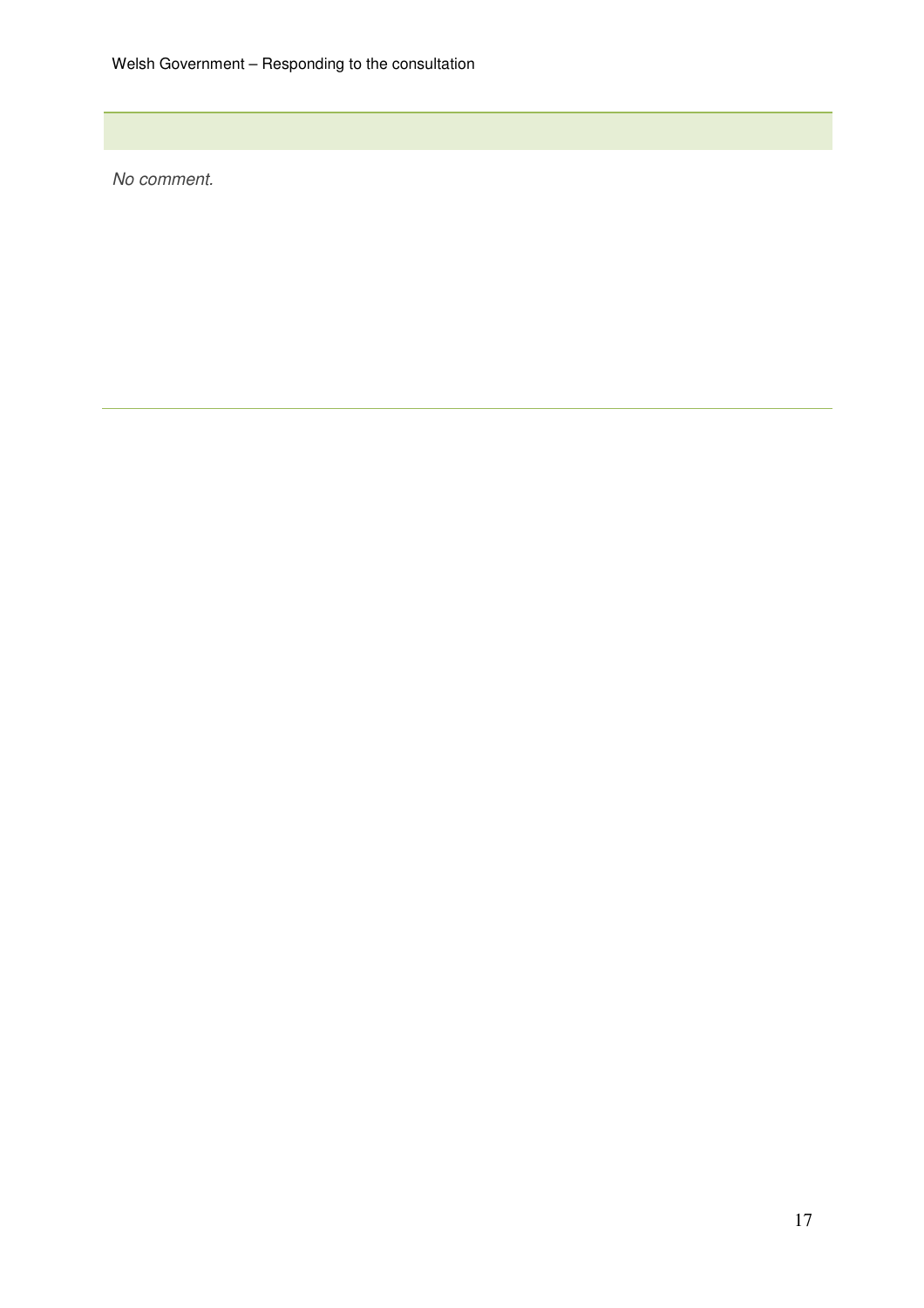# **Chapter 4 - Resource Efficiency**

# **Waste Segregation and Collection**

#### **Question 18**

**Do you agree with the package of proposals in chapter 4 in relation to the regulation of waste segregation and approach of combining the 5 measures together?** 

| Yes $\Box$              | No |
|-------------------------|----|
| Please provide comment: |    |
|                         |    |
|                         |    |
|                         |    |
|                         |    |

**Are there any other materials or waste streams which should be included in the requirements to sort and separately collect?** 

| Yes $\Box$ | $\overline{\phantom{0}}$<br>$No \Box$ |
|------------|---------------------------------------|
|            |                                       |

**If yes, what are they, and why should they be chosen?**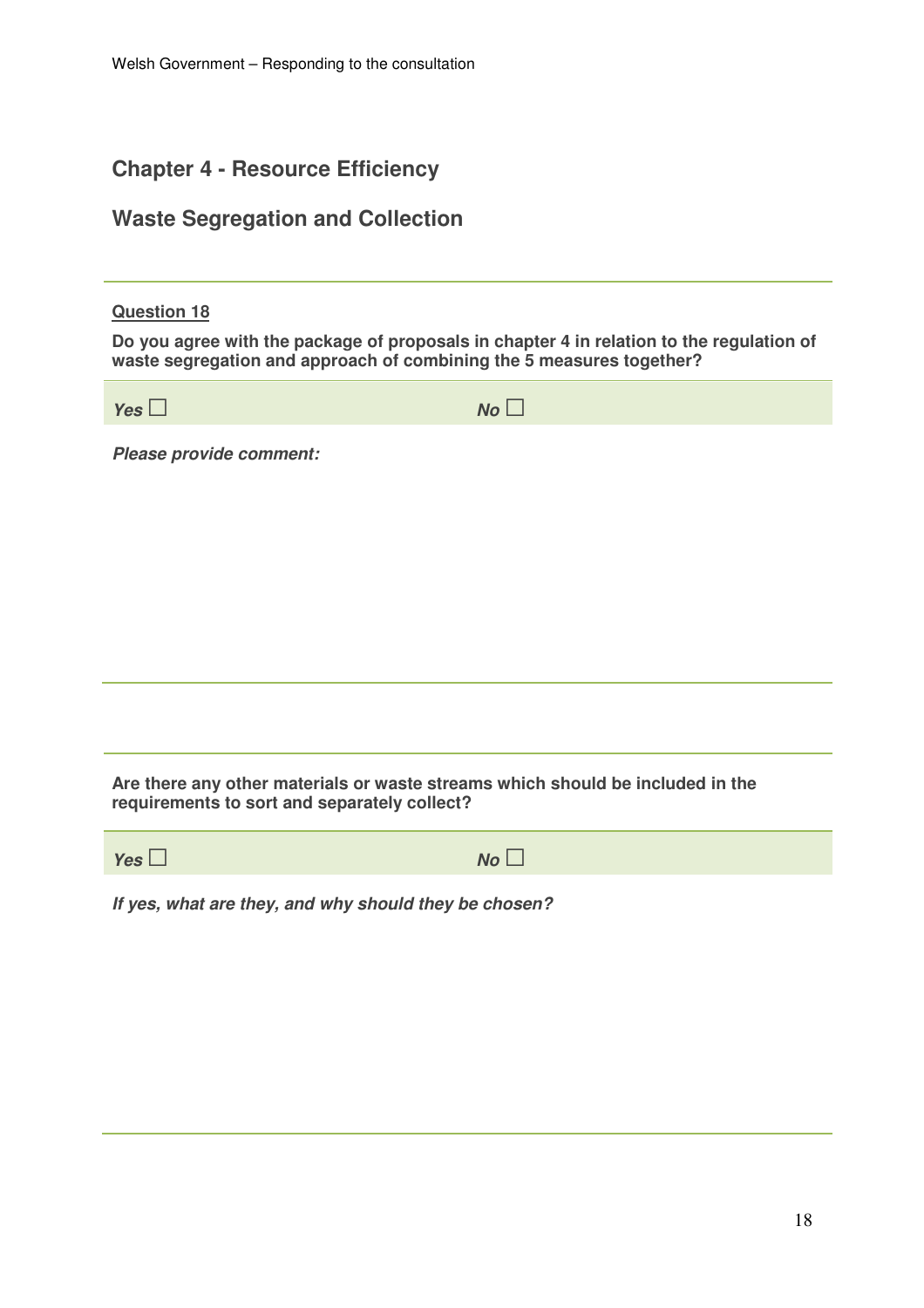**Do you agree that the level of segregation asked of individuals / businesses is acceptable?** 

| Yes $\square$ | $No$ $\Box$ |
|---------------|-------------|

**If no, please state why and an alternative.** 

**Question 20** 

**Are there any particular types or sizes of businesses where it would not be technically, environmentally or economically practicable to keep the 7 waste streams separate at source?** 

**Yes**□ **No** □

**If yes, please identify them and explain why.**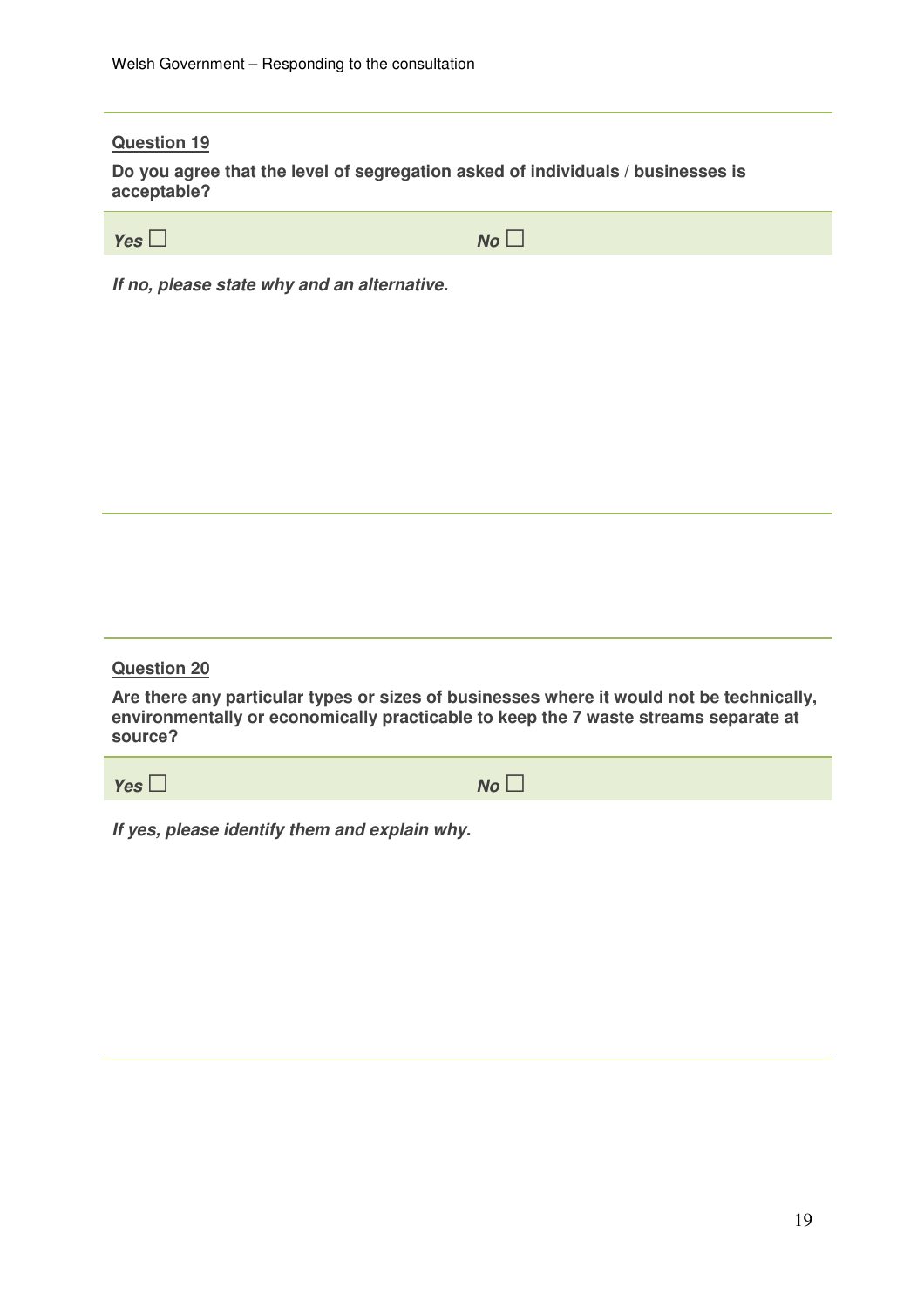**Do you agree with the materials that we propose to ban from landfill or energy from waste facilities?** 

| Yes $\square$ | $No$ $\Box$ |
|---------------|-------------|

**Are there any other materials which should be banned from landfill or energy from waste facilities?** 

**Yes** □ **No** □

**If yes, what are they?** 

| <b>Question 22</b>                                                                                                                                                                 |       |
|------------------------------------------------------------------------------------------------------------------------------------------------------------------------------------|-------|
| Do you agree that developing guidance for acceptable levels of contamination in<br>residual waste for landfill/ incinerator operators and the regulator is a workable<br>approach? |       |
| Yes                                                                                                                                                                                | $N_O$ |
|                                                                                                                                                                                    |       |

**If no, what other approach could we adopt?**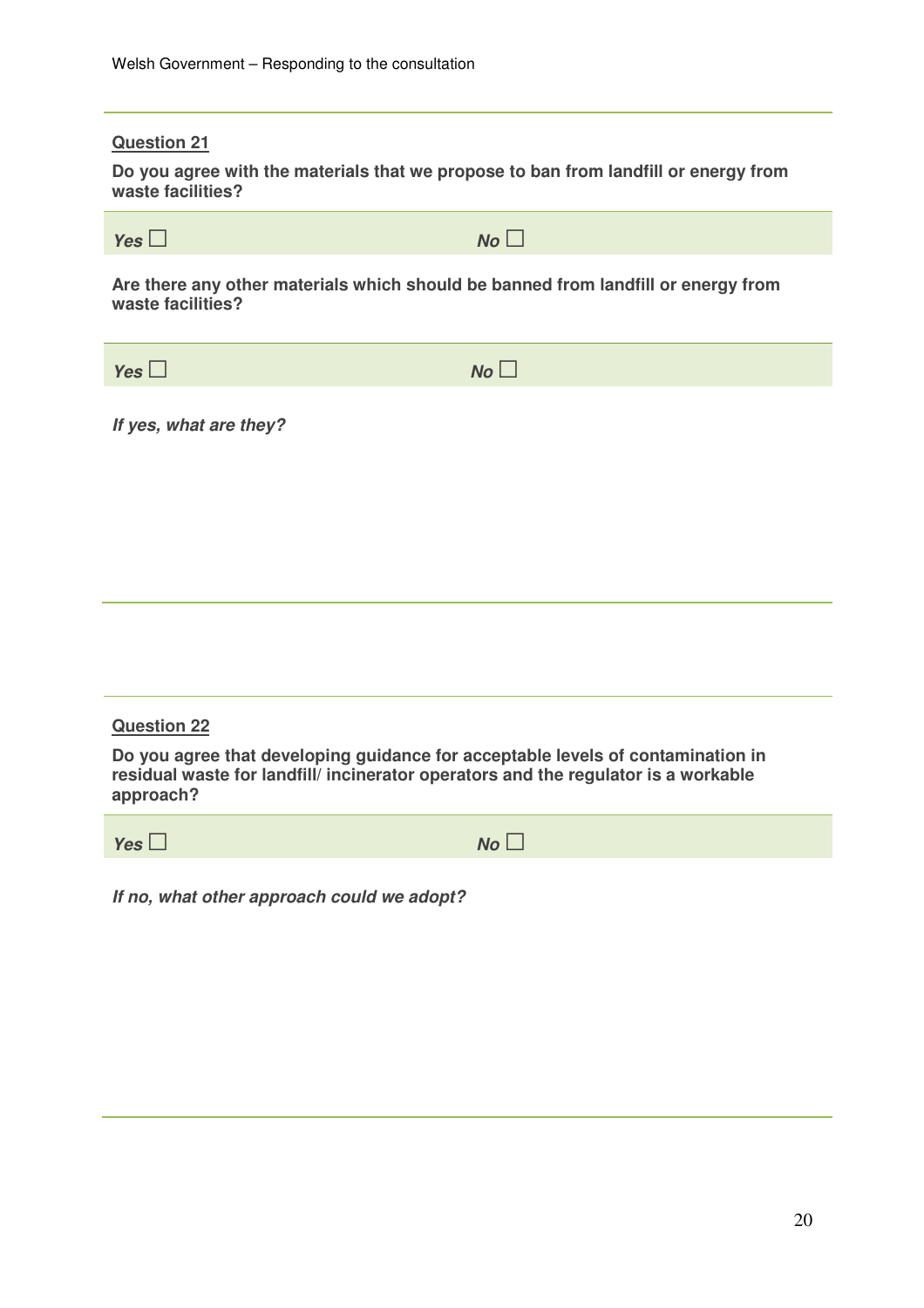**Do you agree that there should be a prohibition on the disposal of food waste to sewer?** 

| $\overline{\phantom{0}}$ |             |
|--------------------------|-------------|
| Yes $\Box$               | $No$ $\Box$ |

**If yes, should this apply to:** 

| a             | <b>Households</b> | b) Businesses and Public |
|---------------|-------------------|--------------------------|
| <b>Sector</b> | c) Both           |                          |

**Please provide comment:** 

## **Question 24**

**Do you have any comments about how such a prohibition should be enforced with i) businesses and public sector and ii) households?** 

*i)*

*ii)*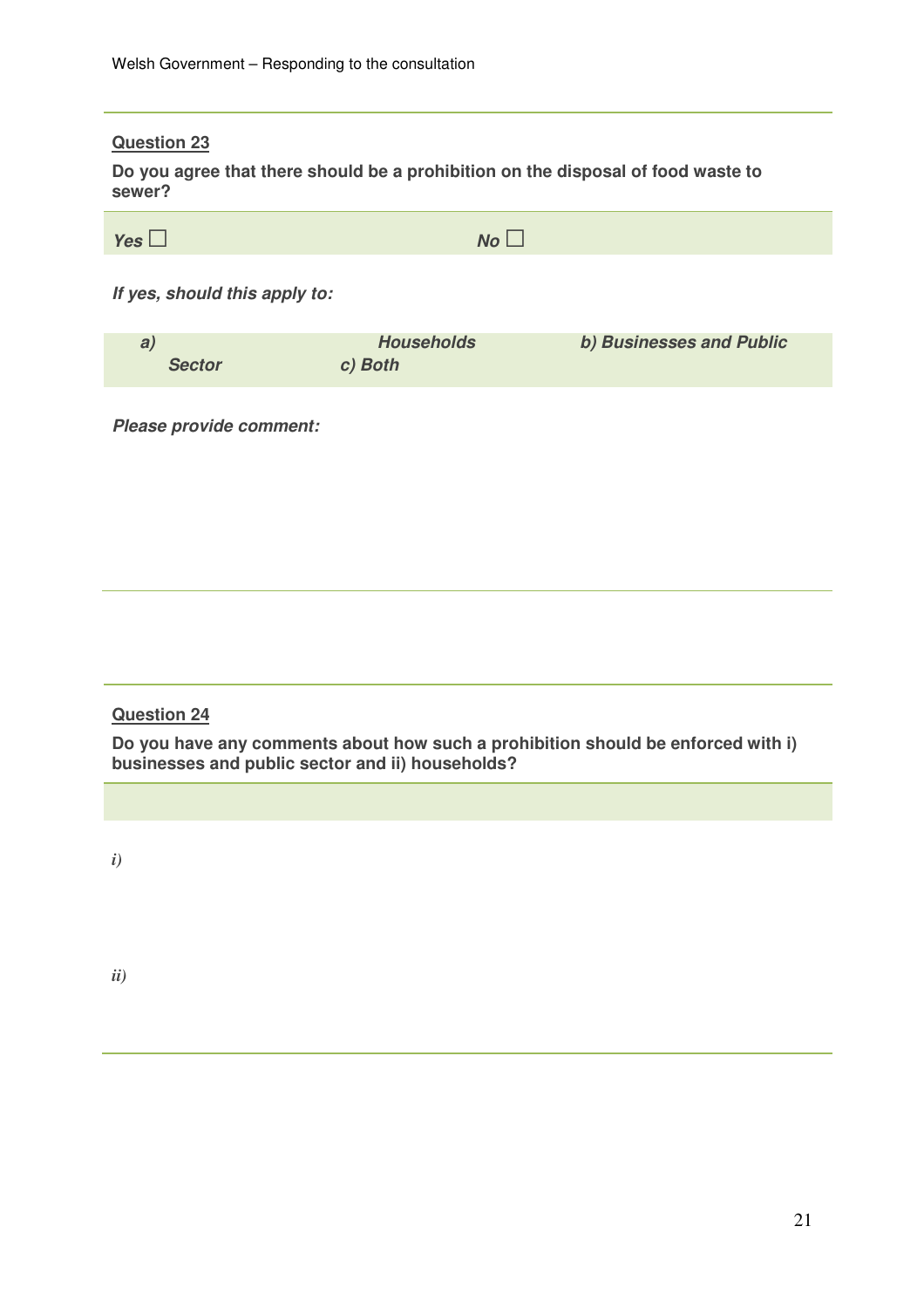**Do you agree that lead in times for the proposals are reasonable?** 

**Yes**□ **No** □

**If no, what alternative lead in time would you suggest?** 

# **Question 26**

**Do you agree that NRW are the best placed organisation to regulate the duty to source segregated wastes? If no, please give the reason and propose an alternative regulatory body.** 

**Yes**□ **No** □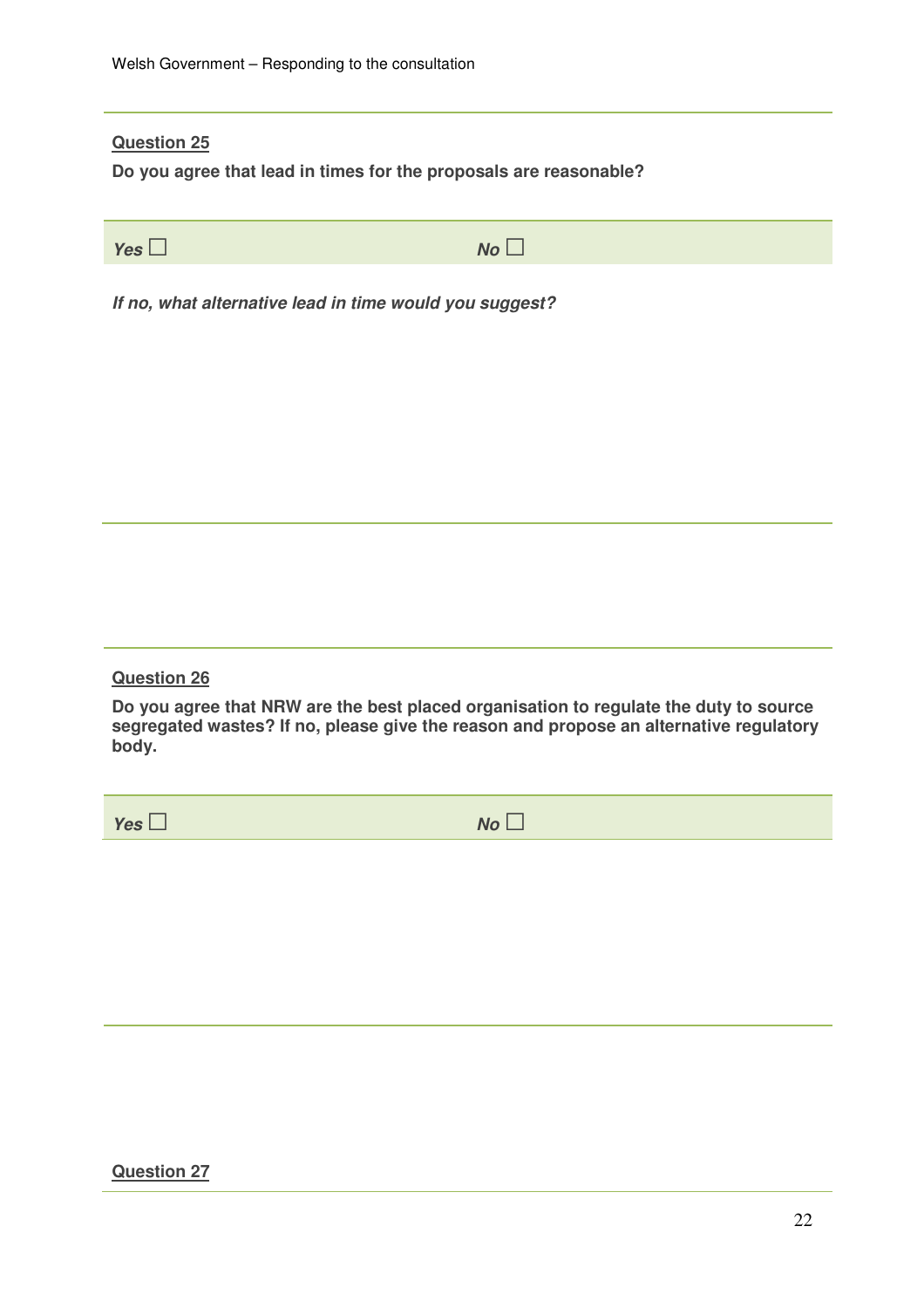**In your opinion, who is the most appropriate body to regulate the bans on disposal of food waste to sewer for businesses and the public sector:** 

| <b>NRW</b>                    |
|-------------------------------|
| $\Box$ Local Authorities      |
| $\Box$ Sewerage undertaker or |
| $\Box$ Other                  |

**If 'Other' please propose an alternative regulatory body and state reasons:** 

## **Question 28**

**Do you have any comments on the impact of these proposals (for example, impacts on your organisation)?**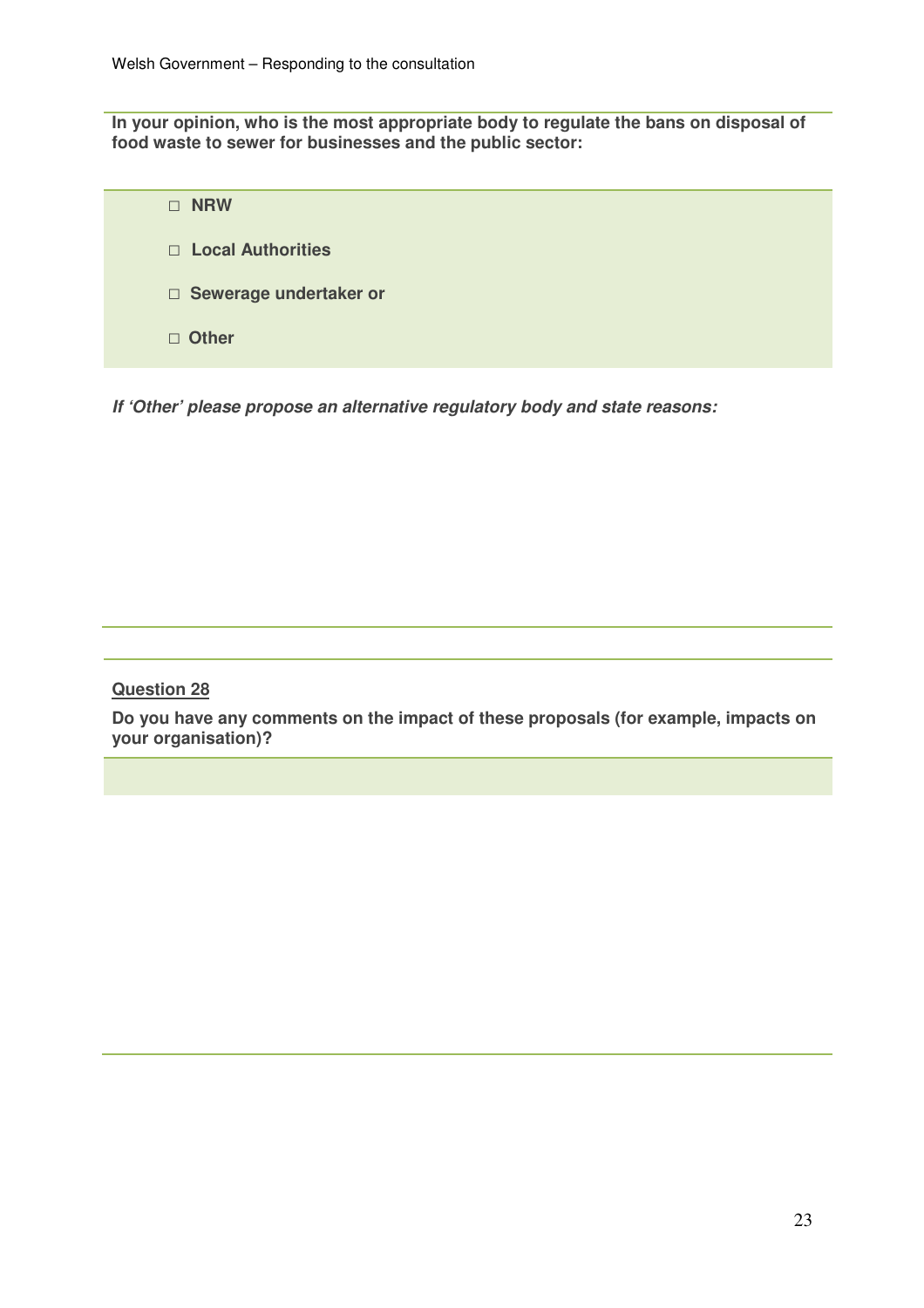# **Carrier Bags**

## **Question 29**

**Do you agree with the proposal to extend the enabling powers of the Welsh Ministers so that they may, by regulations, provide for minimum charges to be set for other types of carrier bags in addition to single use carrier bags?** 

**Yes**□ **No** □

**Please provide comment** 

#### **Question 30**

**Do you agree with the proposal to extend the enabling powers of the Welsh Ministers so that they may, by regulations, require retailers to pass on their net proceeds to any good causes?** 

**Yes**□ **No** □

**Please provide comment**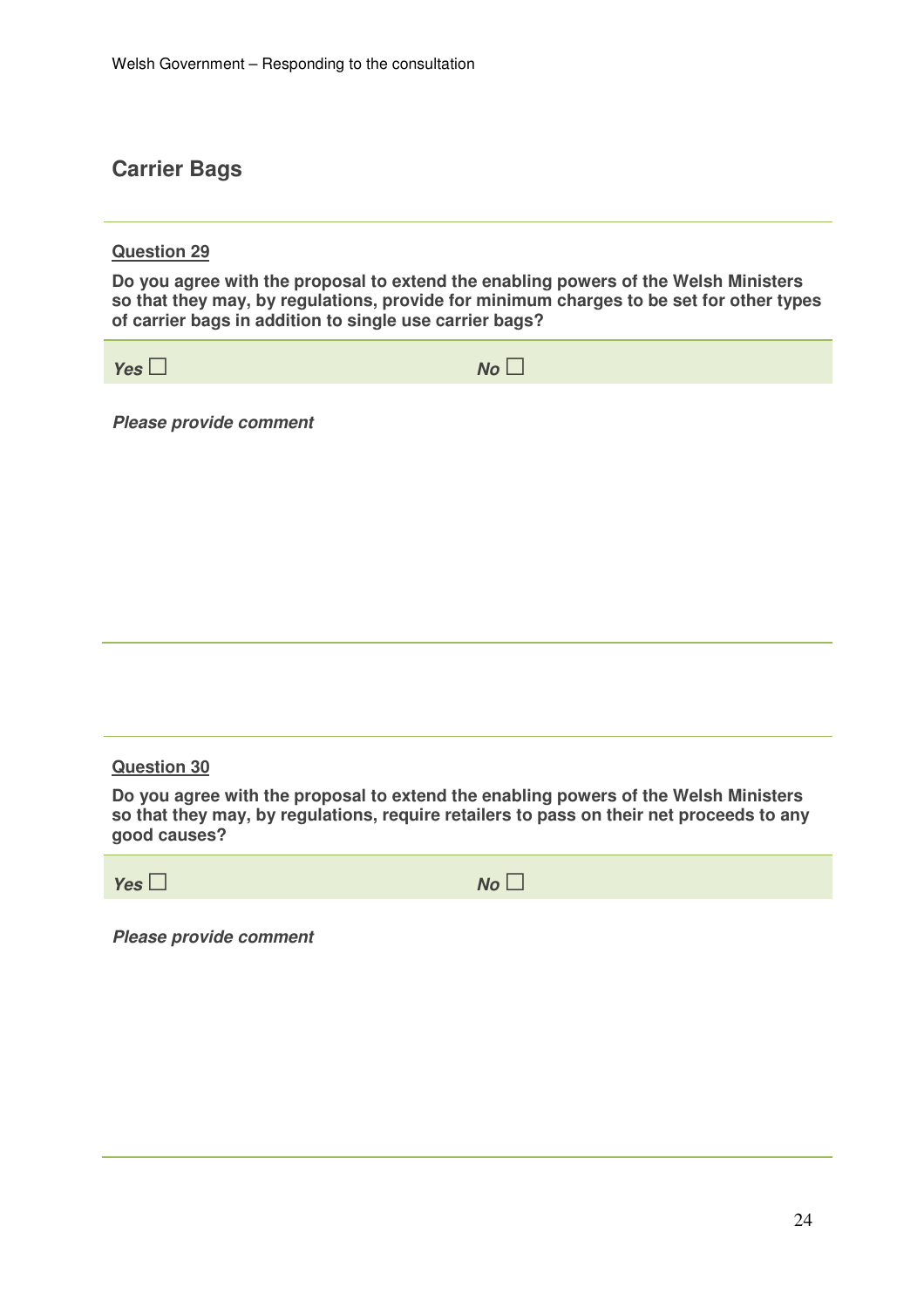**Do you have any comments on the impact of these proposals (for example, impacts on your organisation)?**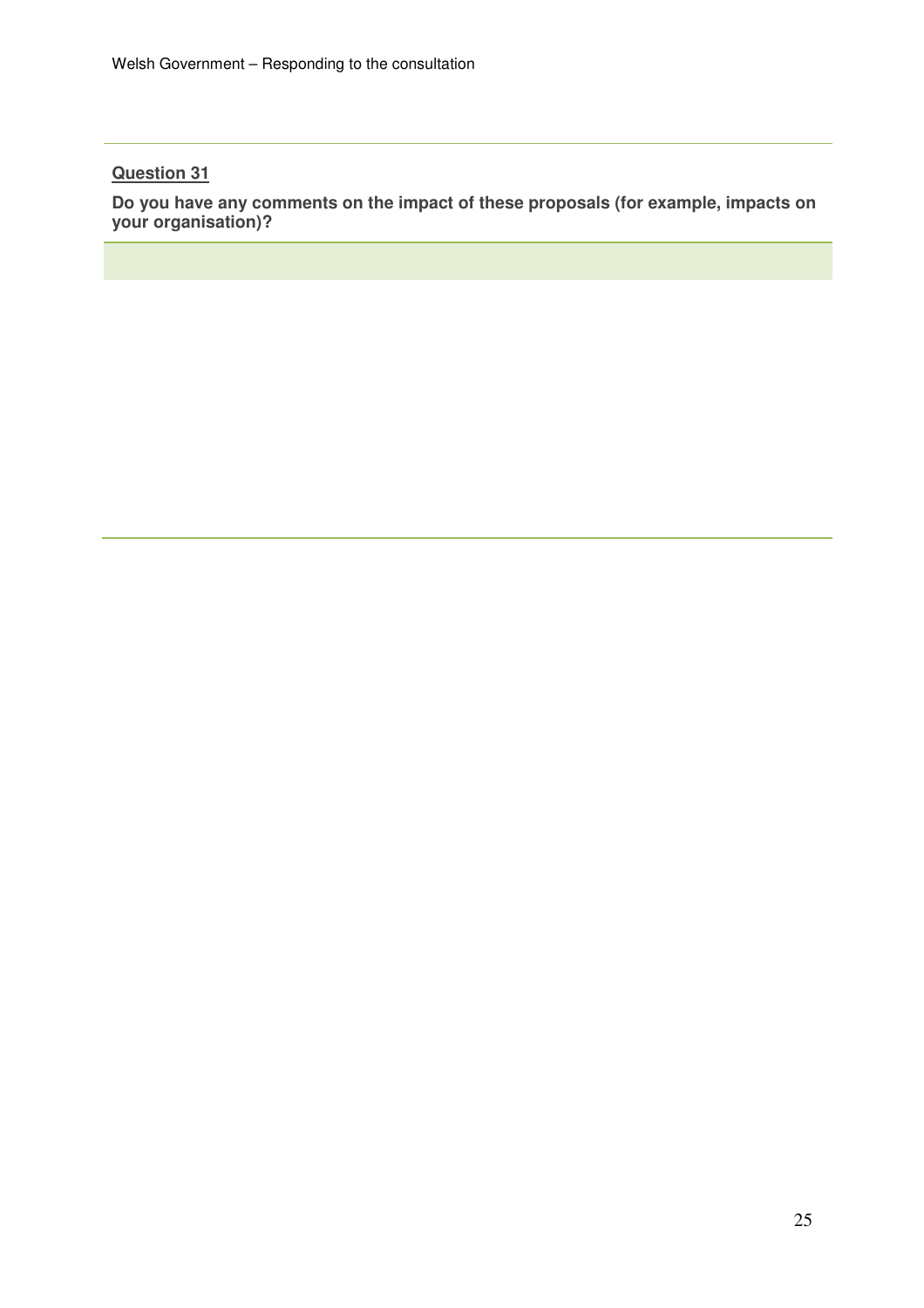# **Chapter 5 - Smarter Management**

# **Marine Licensing Management**

## **Question 32**

**Do you agree with the proposals in relation to Marine Licensing?** 

**Yes**□ **No** □

**Please provide comment** 

# **Question 33**

**Do you have any comments on whether the Welsh Government should extend NRW's ability to recover costs associated with marine licensing by charging fees for:** 

- **pre-application costs?**
- **variation costs?**
- **costs of transferring of licenses?**
- **coverin g regulatory costs, via subsistence changes?**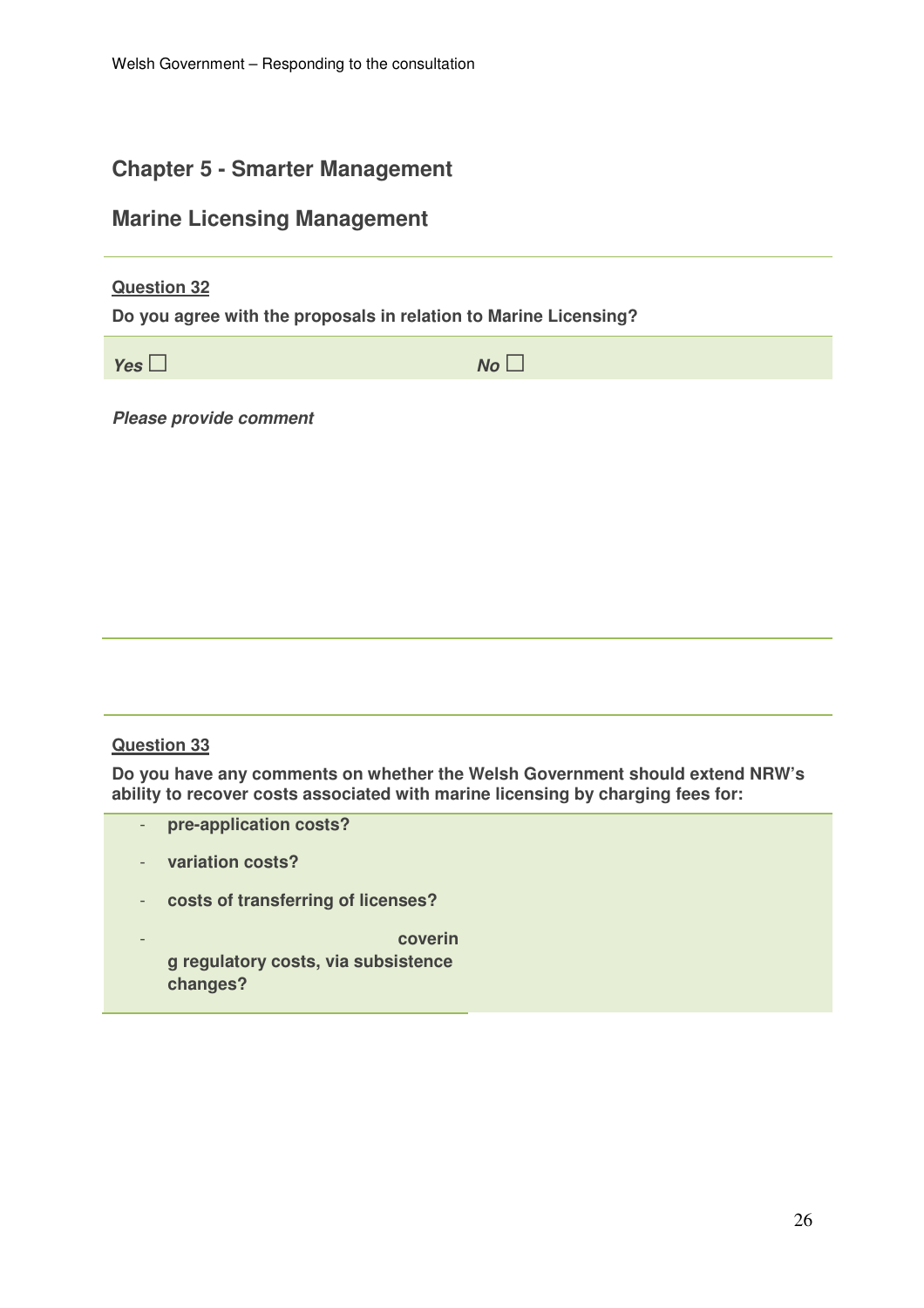**Do you have any comments relating to the impact of the proposals?** 

# **Shellfisheries Management**

**Question 35** 

**Do you agree with the proposal in relation to Shellfishery Orders?** 

**Yes**□ **No** □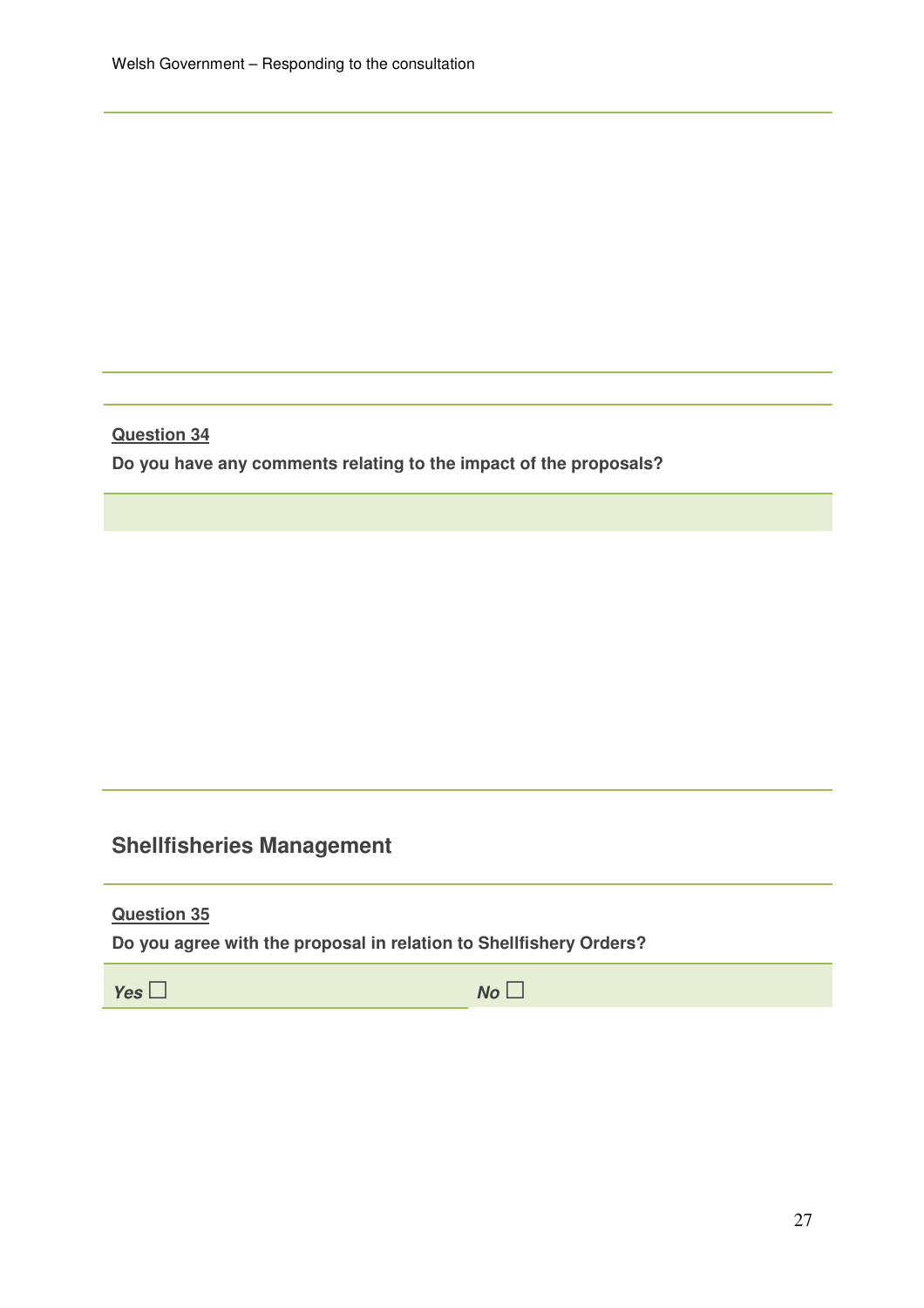**Please provide comment** 

#### **Question 36**

**Are there any other changes to the Several and Regulating Order regime that you think should be considered (i.e. can you think of any other ways that current practices could be improved)?** 

**Yes**□ **No** □

**Please provide comment** 

**Question 37** 

**Do you have any comments on the impact of this proposal (for example, impacts on your business)?**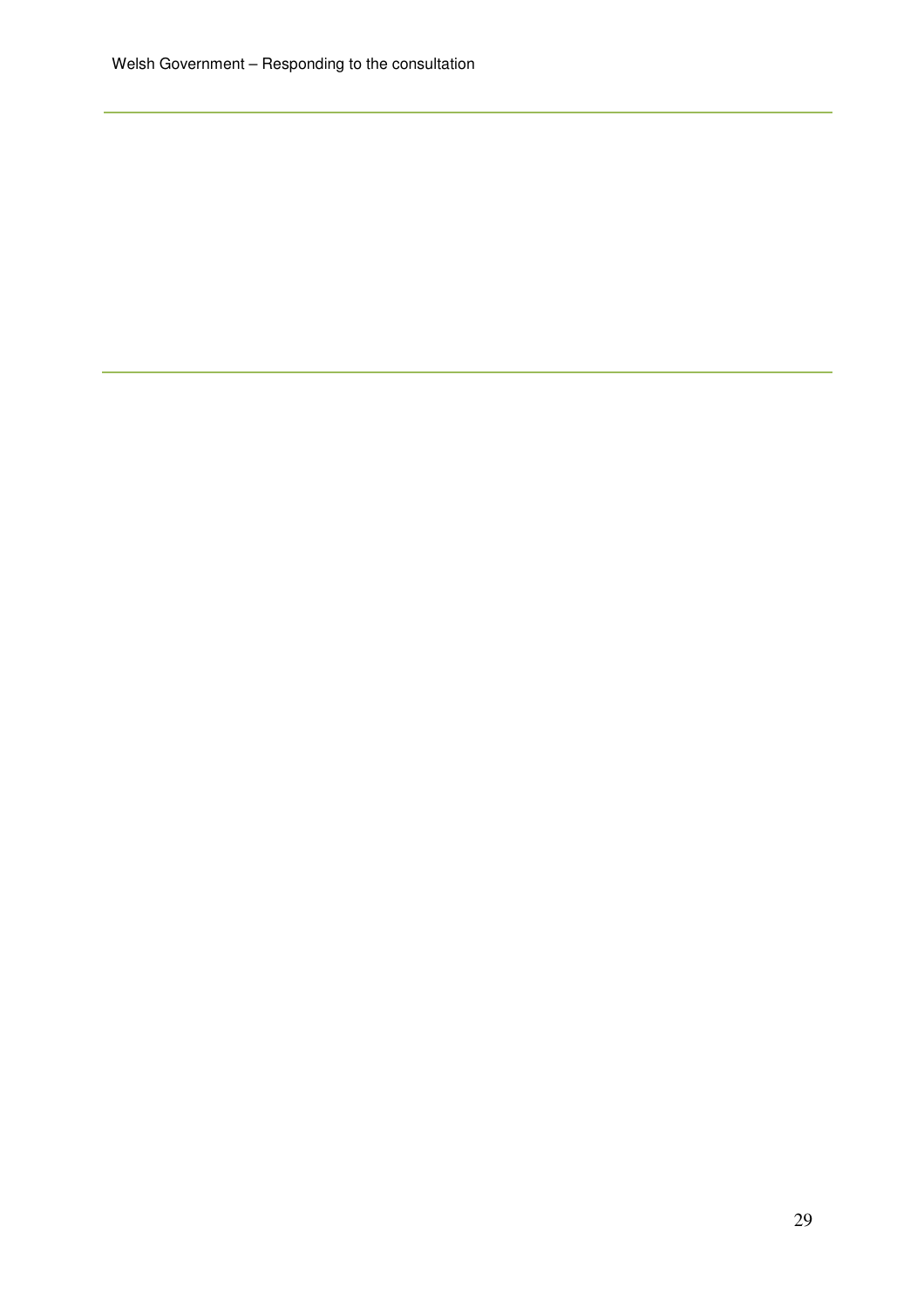# **Land Drainage Management / Flood and Water Management**

| <b>Question 38</b><br>Do you agree with the proposal in relation to changes to Section 29 of the Land<br>Drainage Act (1991)? |    |  |
|-------------------------------------------------------------------------------------------------------------------------------|----|--|
| Yes $\sqrt{\Box}$                                                                                                             | No |  |
| <b>Please provide comment</b>                                                                                                 |    |  |
| <b>Question 39</b>                                                                                                            |    |  |
| Do you agree with the proposal in relation to changes to Section 47 of the Flood and<br><b>Water Management Act (2010)?</b>   |    |  |
| Yes $\vee$                                                                                                                    | No |  |
| <b>Please provide comment</b>                                                                                                 |    |  |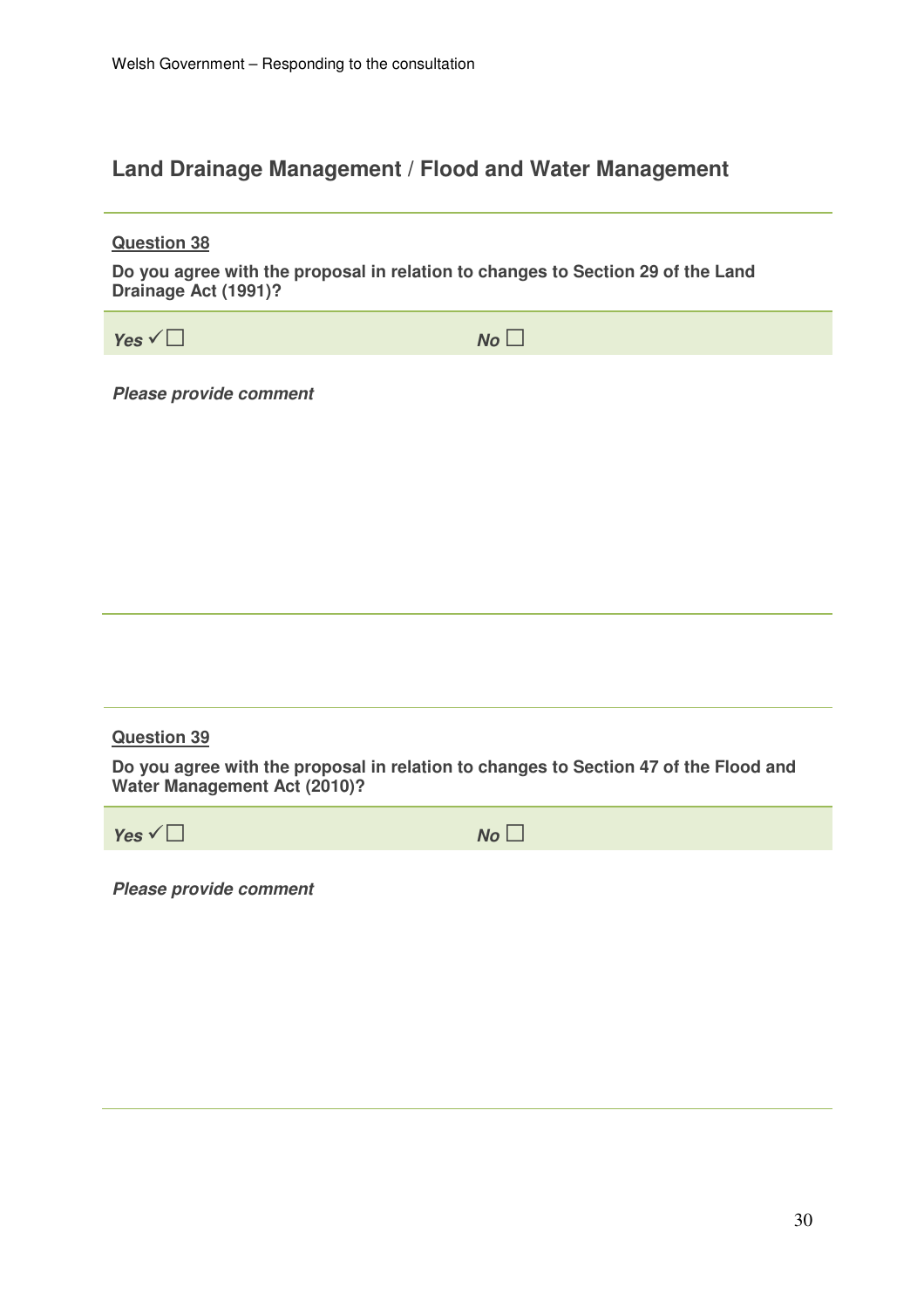**Do you have any comments on the impact of either of these proposals?** 

# **Implementation / Equalities**

# **Question 41**

**We want to ensure that the Environment Bill is reflective of the needs of Welsh Citizens. As such, we would appreciate any views in relation to any of the proposals in this White Paper that may have an impact on a) Human rights b) Welsh language or c) the protected characteristics as prescribed within the Equality Act 2010. These characteristics include gender; age; religion; race; sexual orientation; transgender; marriage or Civil Partnership; Pregnancy and Maternity; and, disability.** 

# **Question 42**

**Do consultees have any other comments or useful information in relation to any of the proposals in this White Paper?**